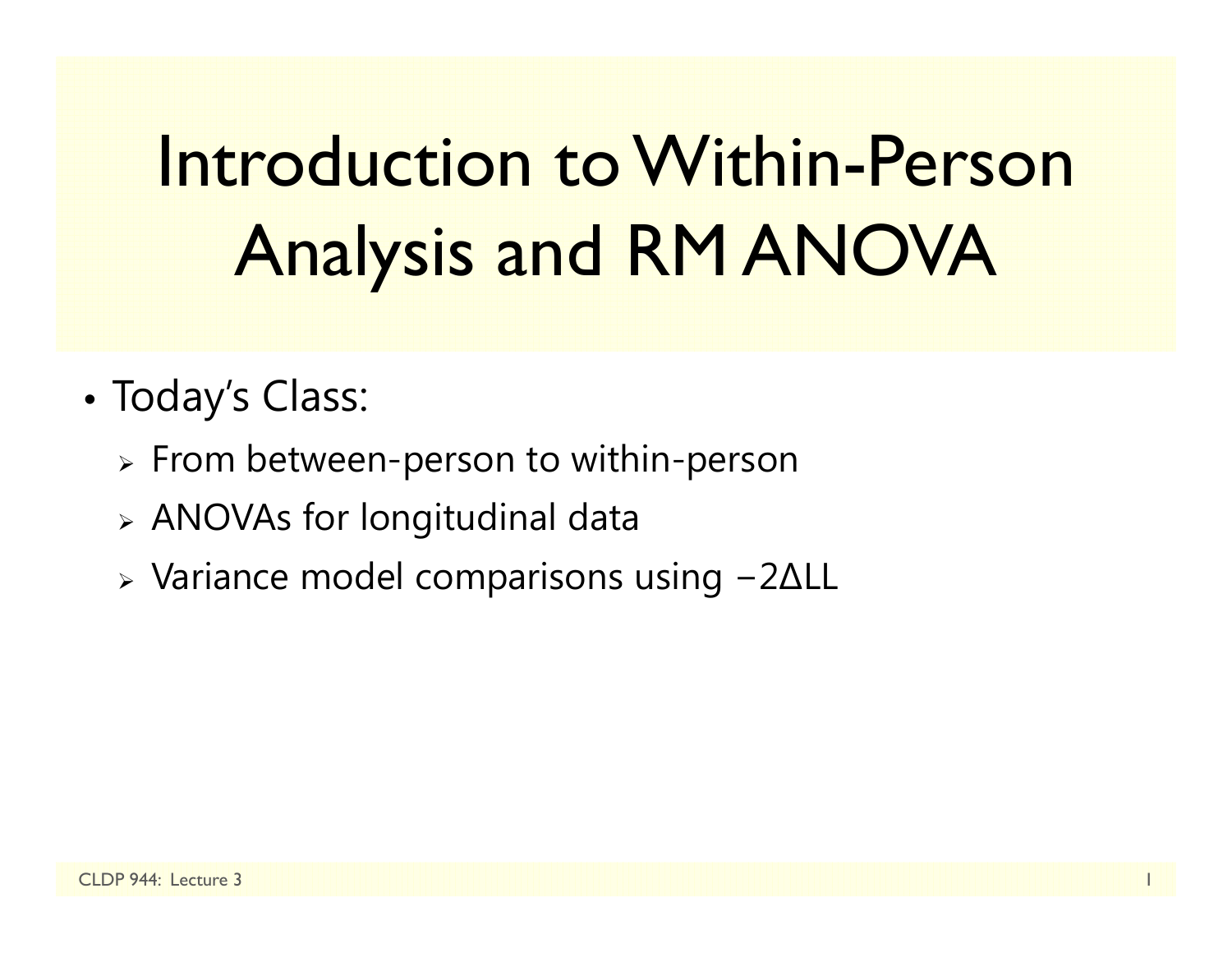## The Two Sides of a (BP) Model

$$
y_i = \boxed{\beta_0 + \beta_1 X_i + \beta_2 Z_i + \beta_3 X_i Z_i} + \boxed{e_i}
$$

### • **Model for the Means (Predicted Values):**

Our focus today

- Each person's expected (predicted) outcome is a weighted linear function of his/her values on X and Z (and here, their interaction), each measured once per person (i.e., this is a between-person model)
- Estimated parameters are called fixed effects (here,  $β_0$ ,  $β_1$ ,  $β_2$ , and  $β_3$ )
- The number of fixed effects will show up in formulas as  $k$  (so  $k$  = 4 here)

### • **Model for the Variance ("Piles" of Variance):**

- $e_i \sim N(0, \sigma_e^2)$ <sup>2</sup> a → **ONE** source of residual (unexplained) deviation
- $e_i$  has a mean of 0 with some estimated constant residual variance  $\sigma_{\rm e}^2$ is normally distributed, is unrelated to  $X$  and  $Z$ , and is unrelated across 2<br>e/ people (across all observations, just people here)
- **Contains residual variance only in above BP model**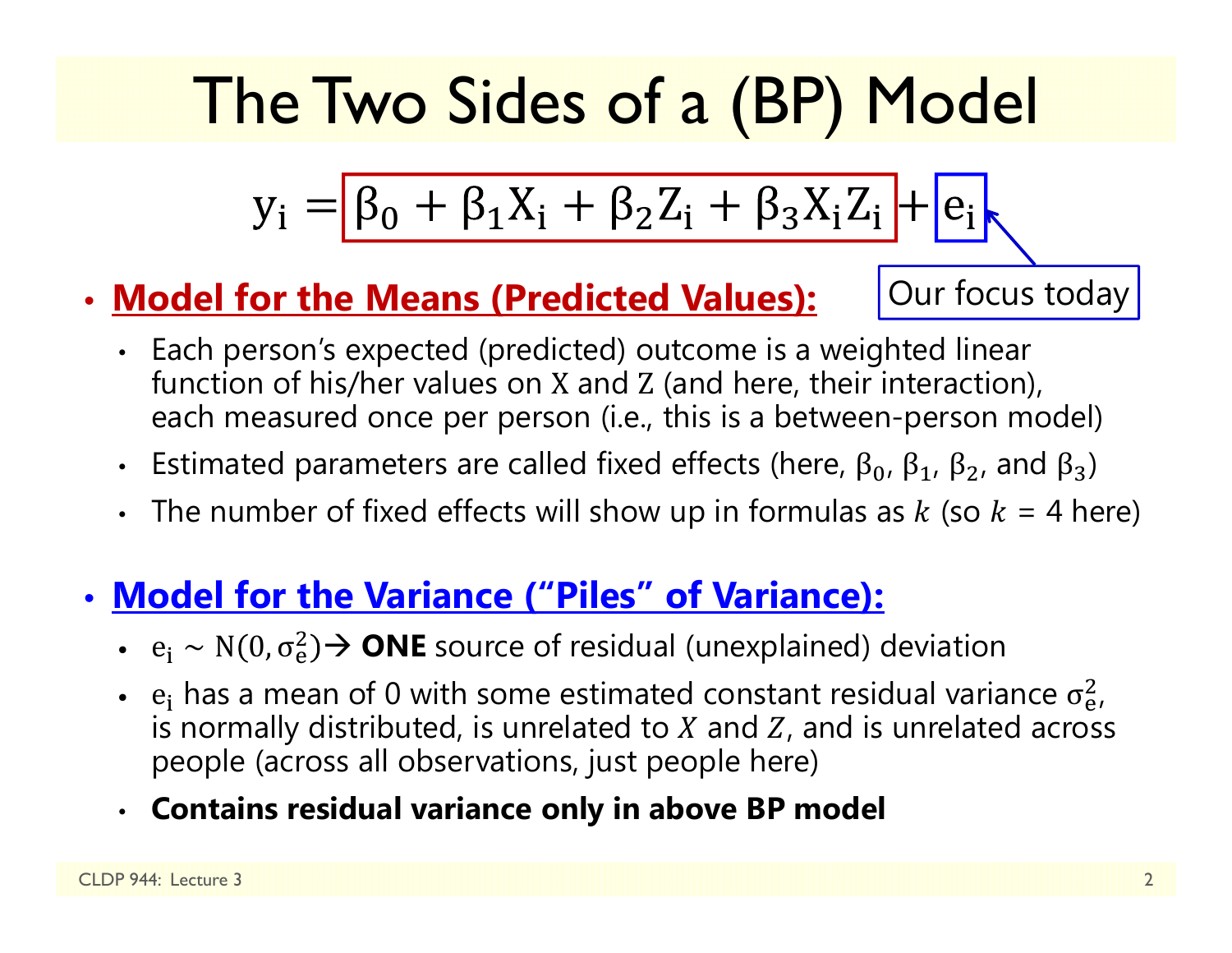## Review: Variances and Covariances

#### **Variance:**

Dispersion of y

Variance 
$$
(y_t) = \frac{\sum_{i=1}^{N} (y_{ti} - \hat{y}_{ti})^2}{N - k}
$$

#### **Covariance:**

How y's go together, unstandardized

Covariance 
$$
(y_1, y_2) = \frac{\sum_{i=1}^{N} (y_{1i} - \hat{y}_{1i})(y_{2i} - \hat{y}_{2i})}{N - k}
$$

#### **Correlation:**

How y's go together, standardized ( <sup>−</sup>1 to 1)  $_1$ ,  $y_2$ ) =  $\frac{\text{covariance}(y_1, y_2)}{\sqrt{x_1 + \cdots + x_n}}$  $\text{Correlation } (y_1, y_2) = \frac{\text{Covariance}(y_1, y_2)}{\sqrt{\text{Variance}(y_1)} * \sqrt{\text{Variance}(y_2)}}$ ═

N = # people, t = time, i = person  
k = # fixed effects, 
$$
\hat{y}_{ti}
$$
 = y predicted from fixed effects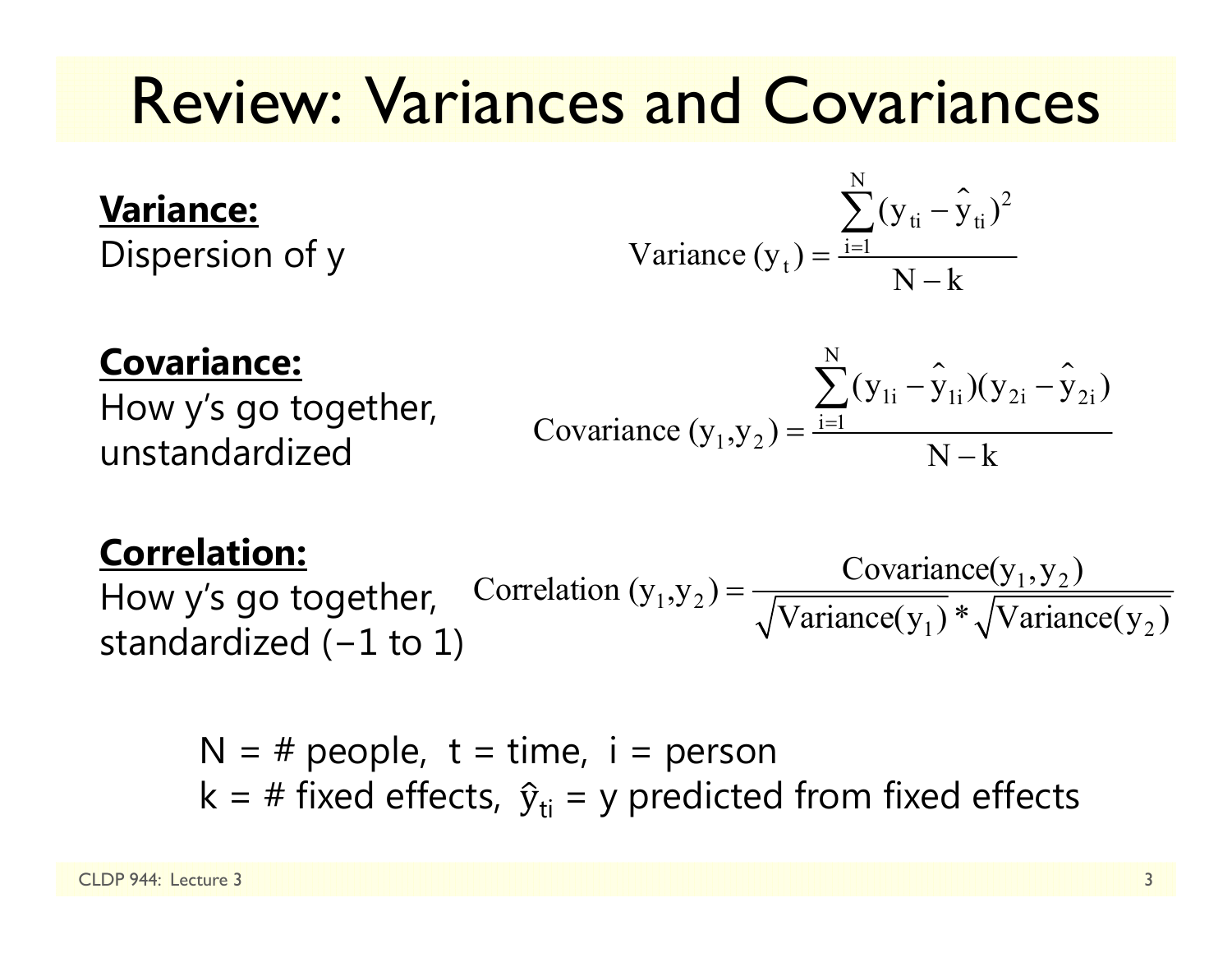## An Empty Between-Person Model (i.e., Single-Level)



CLDP 944: Lecture 3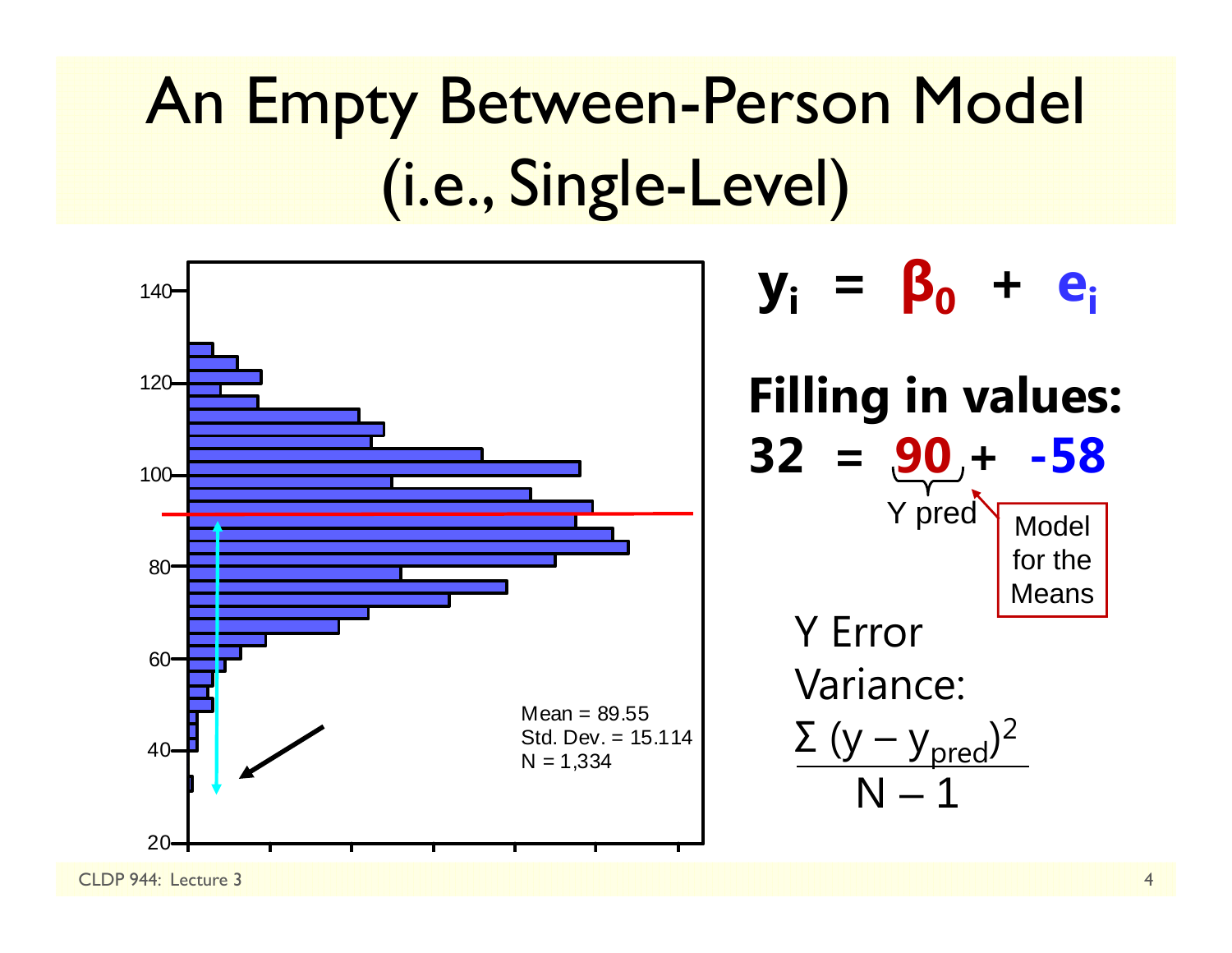# Adding Within-Person Information… (i.e., to become a Multilevel Model)

Full Sample Distribution 3 People, 5 Occasions each



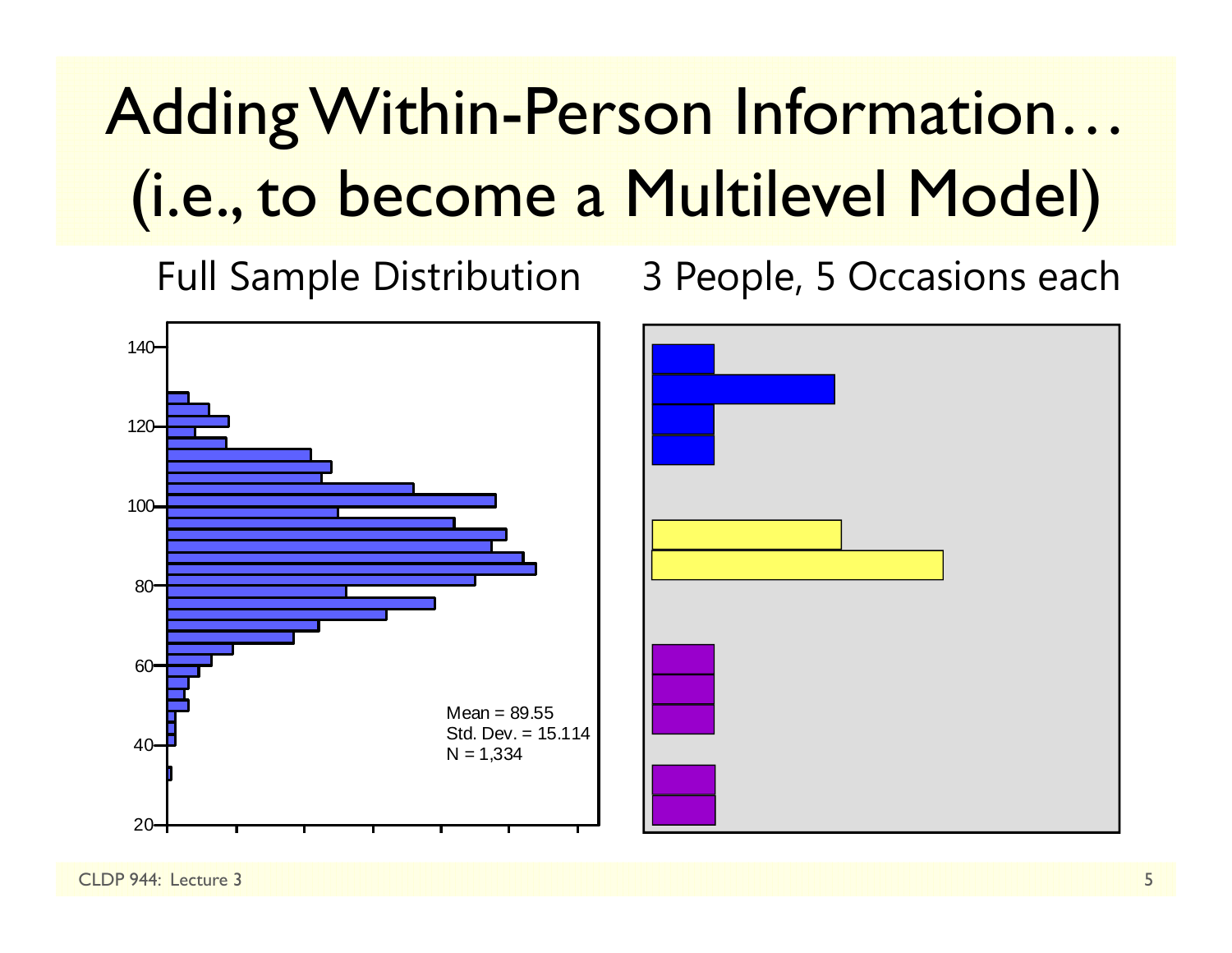## Empty +Within-Person Model



**Start off with Mean of Y as "best guess" for any value:**

- = Grand Mean
- = Fixed Intercept

**Can make better guess by taking advantage of repeated observations:**

- = Person Mean
- $\rightarrow$  Random Intercept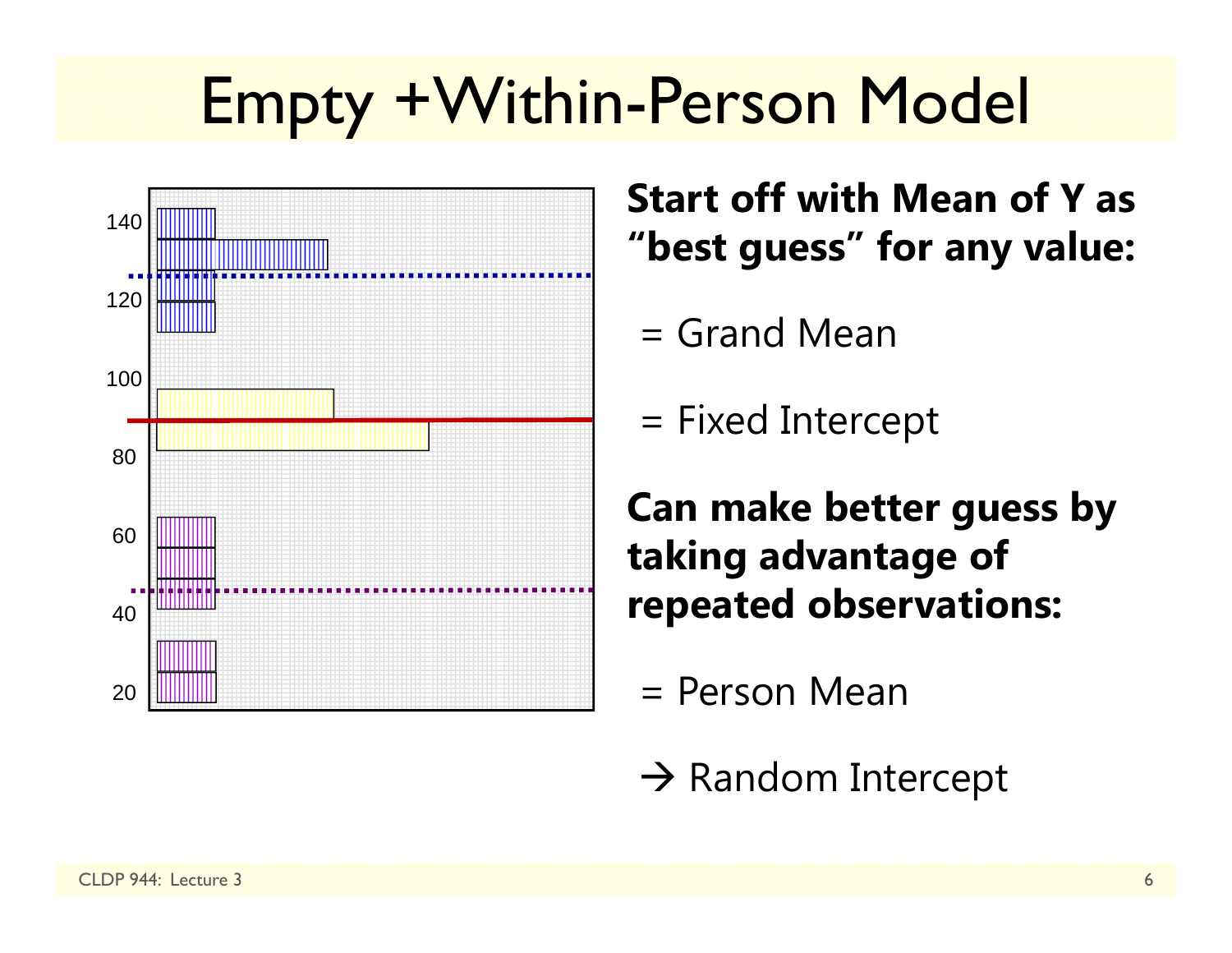## Empty +Within-Person Model

 $\rightarrow$ 

 $\rightarrow$ 



### Variance of Y  $\rightarrow$  2 sources:

### **Between-Person (BP) Variance:**

Differences from **GRAND** mean

**INTER**-Individual Differences

### **Within-Person (WP) Variance:**

- $\rightarrow$ Differences from **OWN** mean
- $\rightarrow$ **INTRA**-Individual Differences
- $\rightarrow$  This part is only observable through longitudinal data.

### **Now we have 2 piles of variance in Y to predict.**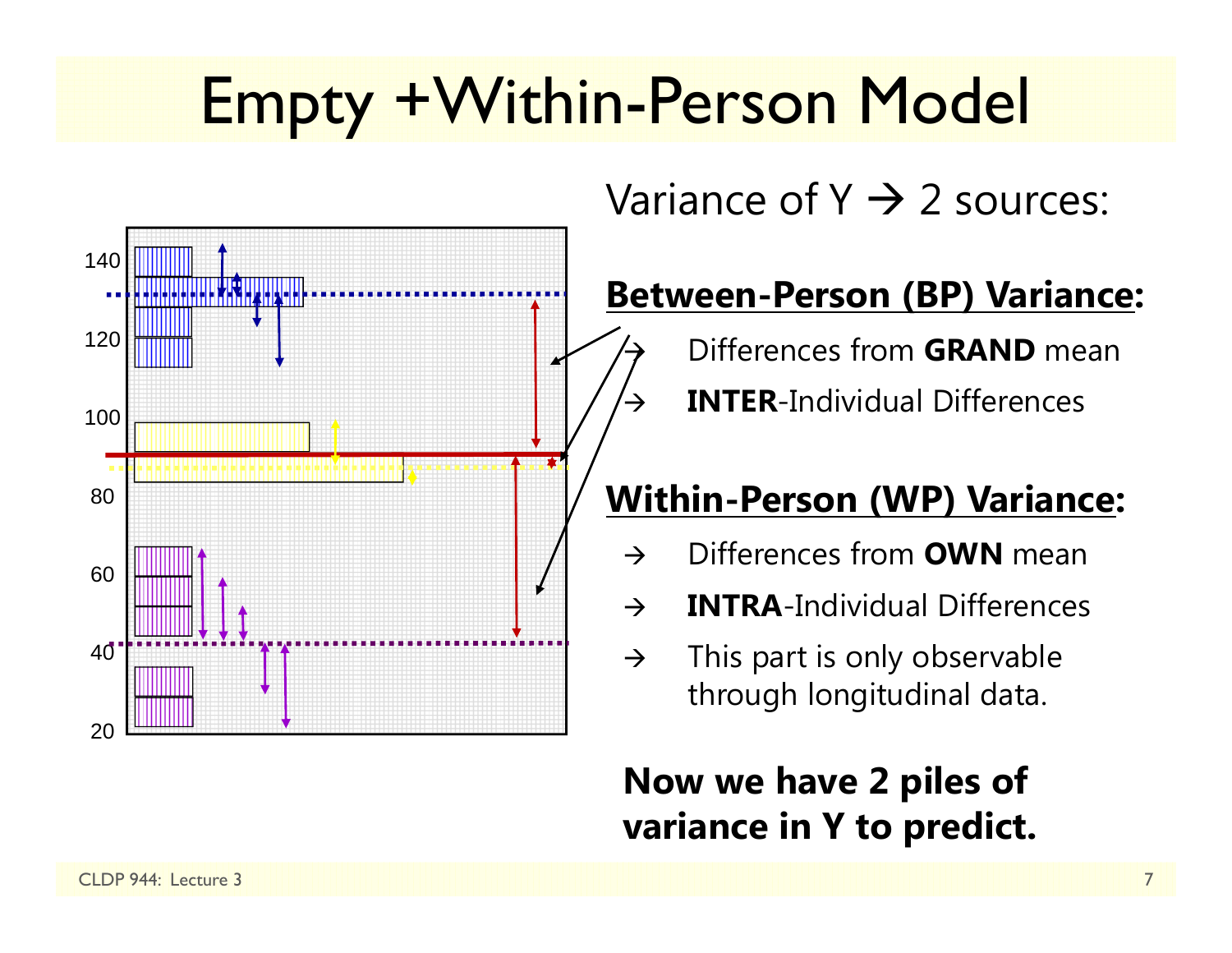## Hypothetical Longitudinal Data

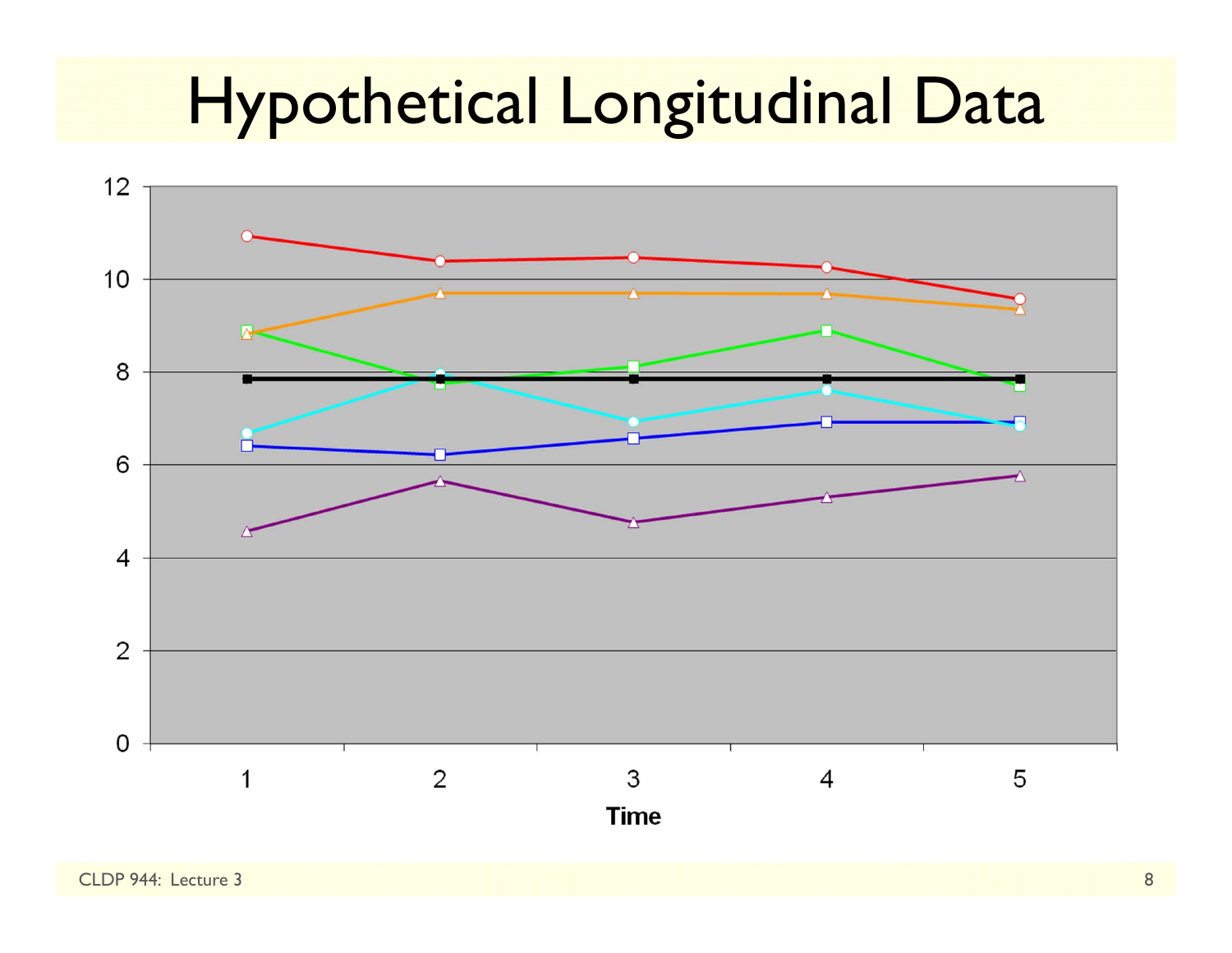### "Error" in a BP Model for the Variance: Single-Level Model

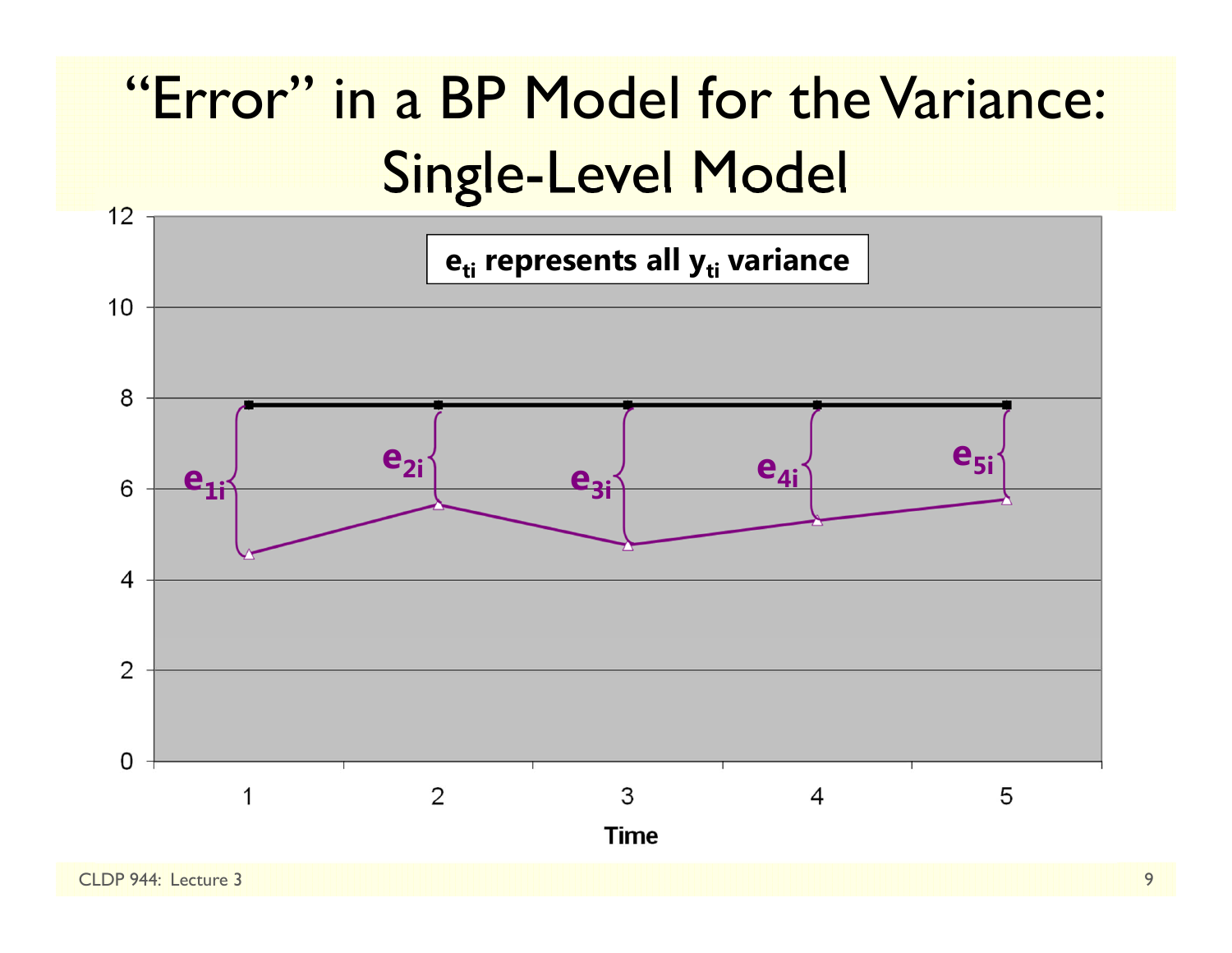### "Error" in a +WP Model for the Variance: Multilevel Model

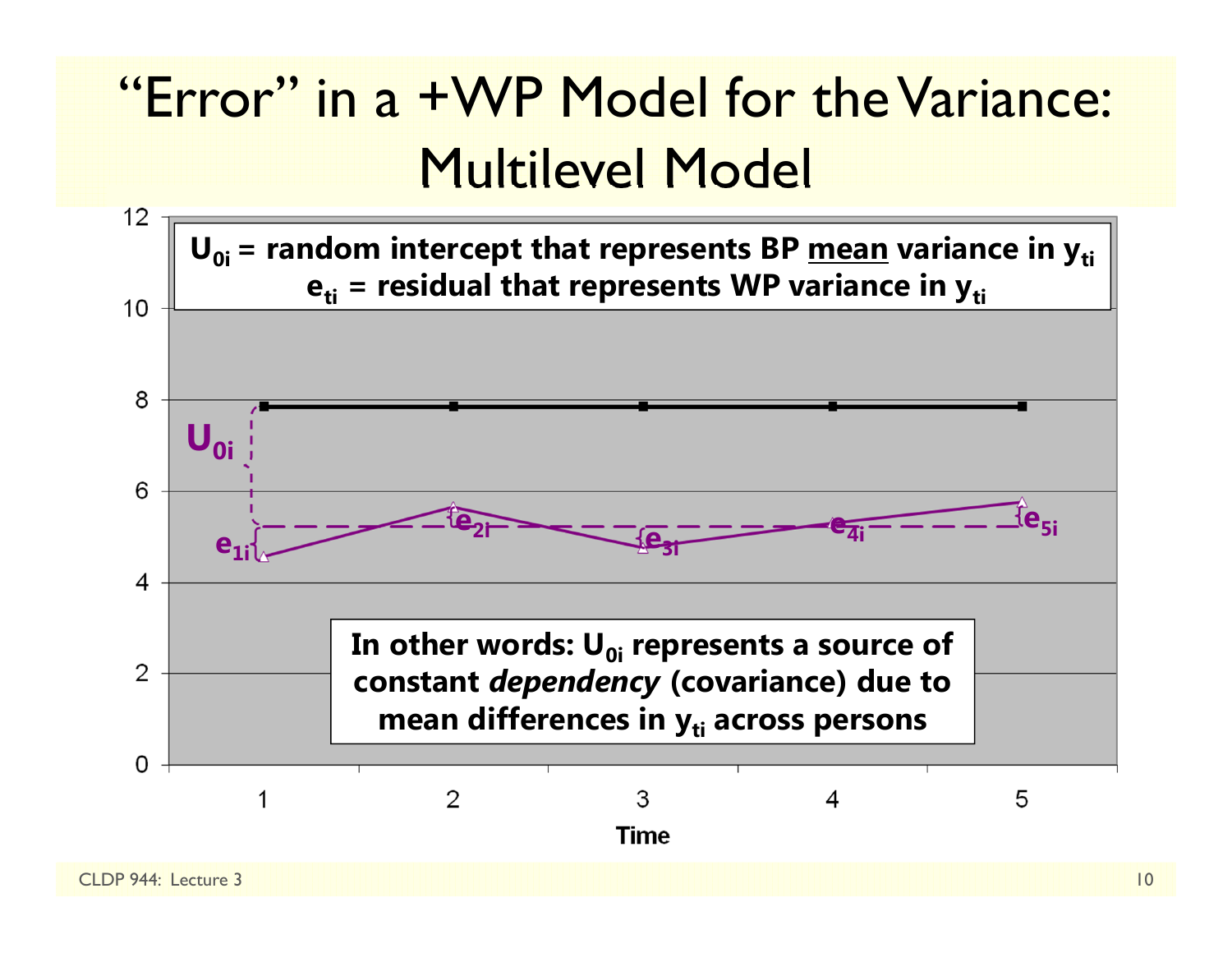## Empty +Within-Person Model

 $\rightarrow$ 



### $\mathbf{y}_{\mathsf{ti}}$  variance  $\boldsymbol{\rightarrow}$  2 sources:

#### **Level 2 Random Intercept <u>Variance</u> (of U<sub>0i</sub>, as τ** $_0^2$ **):**

- **Between**-Person Variance
- $\rightarrow$ Differences from **GRAND** mean
- $\rightarrow$ **INTER**-Individual Differences

### **Level 1 Residual Variance** (of e<sub>ti</sub>, as  $\sigma_{\rm e}^2$ ):

- $\rightarrow$ **Within**-Person Variance
- $\rightarrow$ Differences from **OWN** mean
- $\rightarrow$ **INTRA**-Individual Differences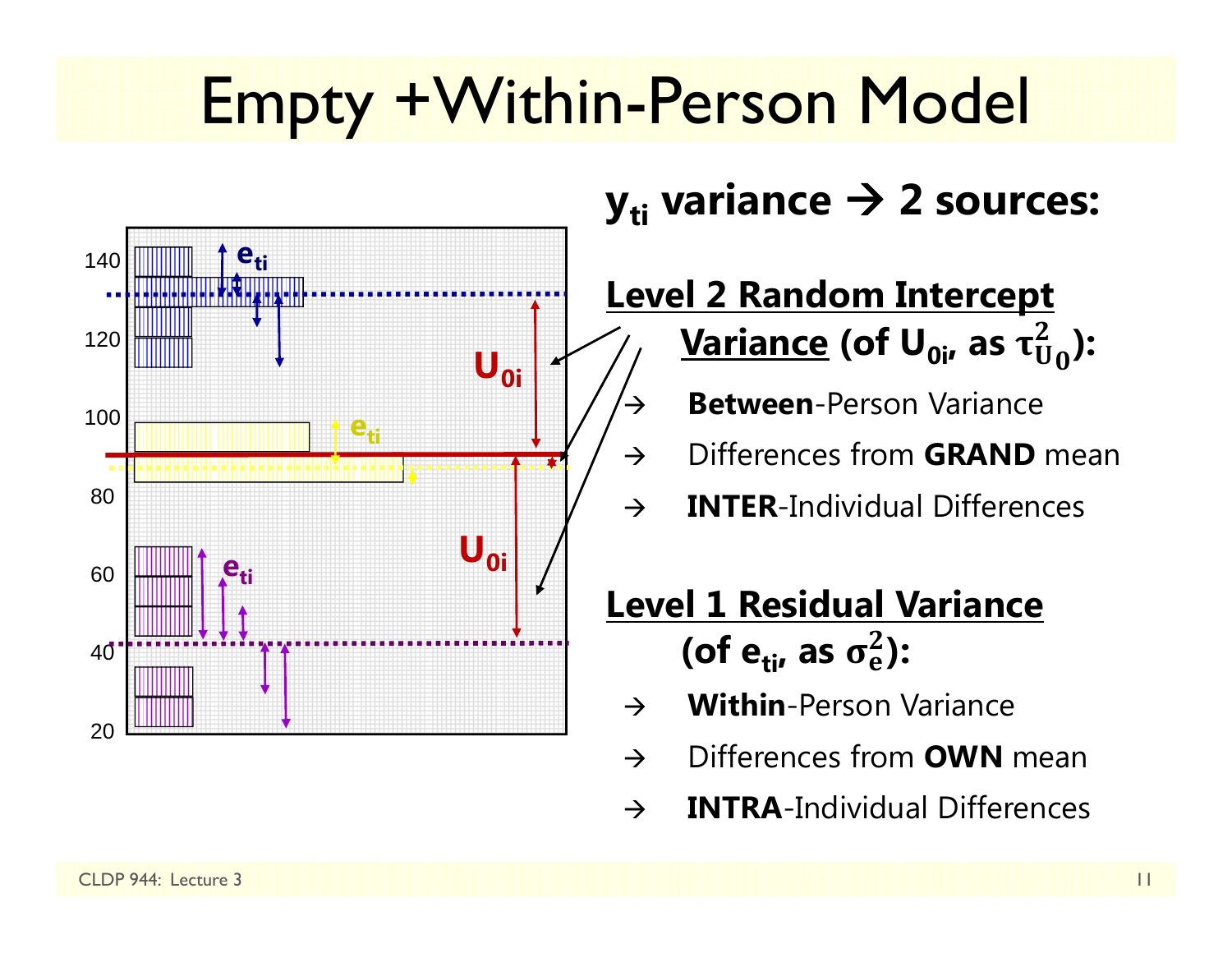## BP vs. +WP Empty Models

•Empty **Between-Person** Model (used for 1 occasion):

**yi <sup>=</sup> β 0 <sup>+</sup> ei**

- **β 0** = fixed intercept = grand mean
- **e**<sub>i</sub> = residual deviation from GRAND mean
- •Empty **+Within-Person** Model (for >1 occasions):

### **yti <sup>=</sup> β 0 <sup>+</sup> U0i+ eti**

- **β 0** = fixed intercept = grand mean
- **U**<sub>oi</sub> = random intercept = individual deviation from GRAND mean
- **e**<sub>ti</sub> = time-specific residual deviation from OWN mean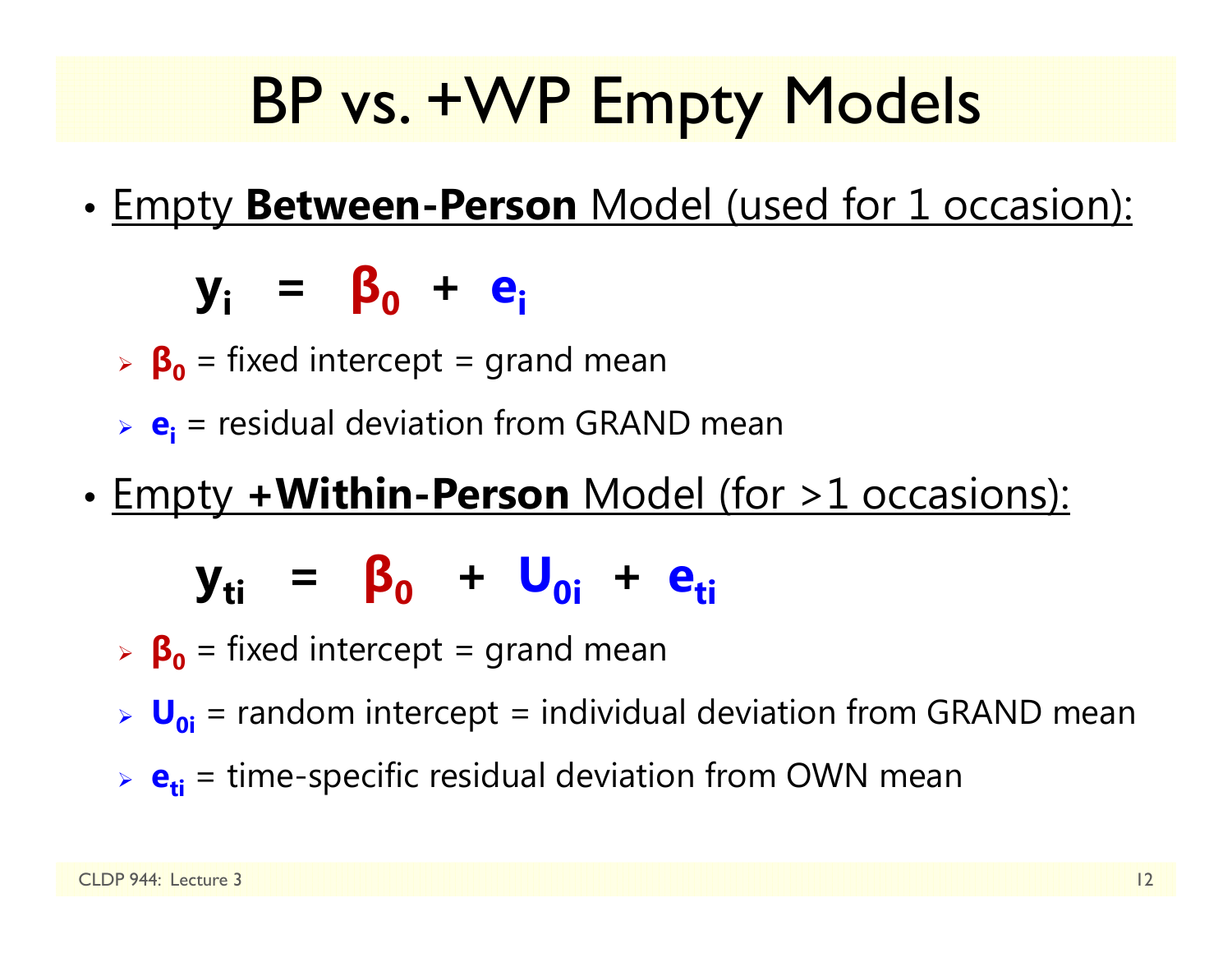## Intraclass Correlation (ICC)

### **Intraclass Correlation (ICC):**

$$
ICC = \frac{BP}{BP + WP} = \frac{Intercept Var.}{Intercept Var + Residual Var.} = \frac{\tau_{U_0}^2}{\tau_{U_0}^2 + \sigma_e^2}
$$

$$
Corr(y_1, y_2) = \frac{Cov(y_1, y_2)}{\sqrt{Var(y_1)} * \sqrt{Var(y_2)}} \begin{bmatrix} \sigma_e^2 + \tau_{u_0}^2 & \tau_{u_0}^2 & \tau_{u_0}^2 \\ \tau_{u_0}^2 & \sigma_e^2 + \tau_{u_0}^2 & \tau_{u_0}^2 \end{bmatrix} \begin{bmatrix} 1 & ICC & ICC \\ ICC & I & ICC \\ ICC & I & ICC \\ ICC & ICC & I \end{bmatrix}
$$

- •ICC = Proportion of total variance that is between persons
- •• ICC = Correlation of occasions from same person (in RCORR)
- • ICC is a standardized way of expressing how much we need to worry about *dependency due to person mean differences* **(i.e., ICC is an effect size for constant person dependency)**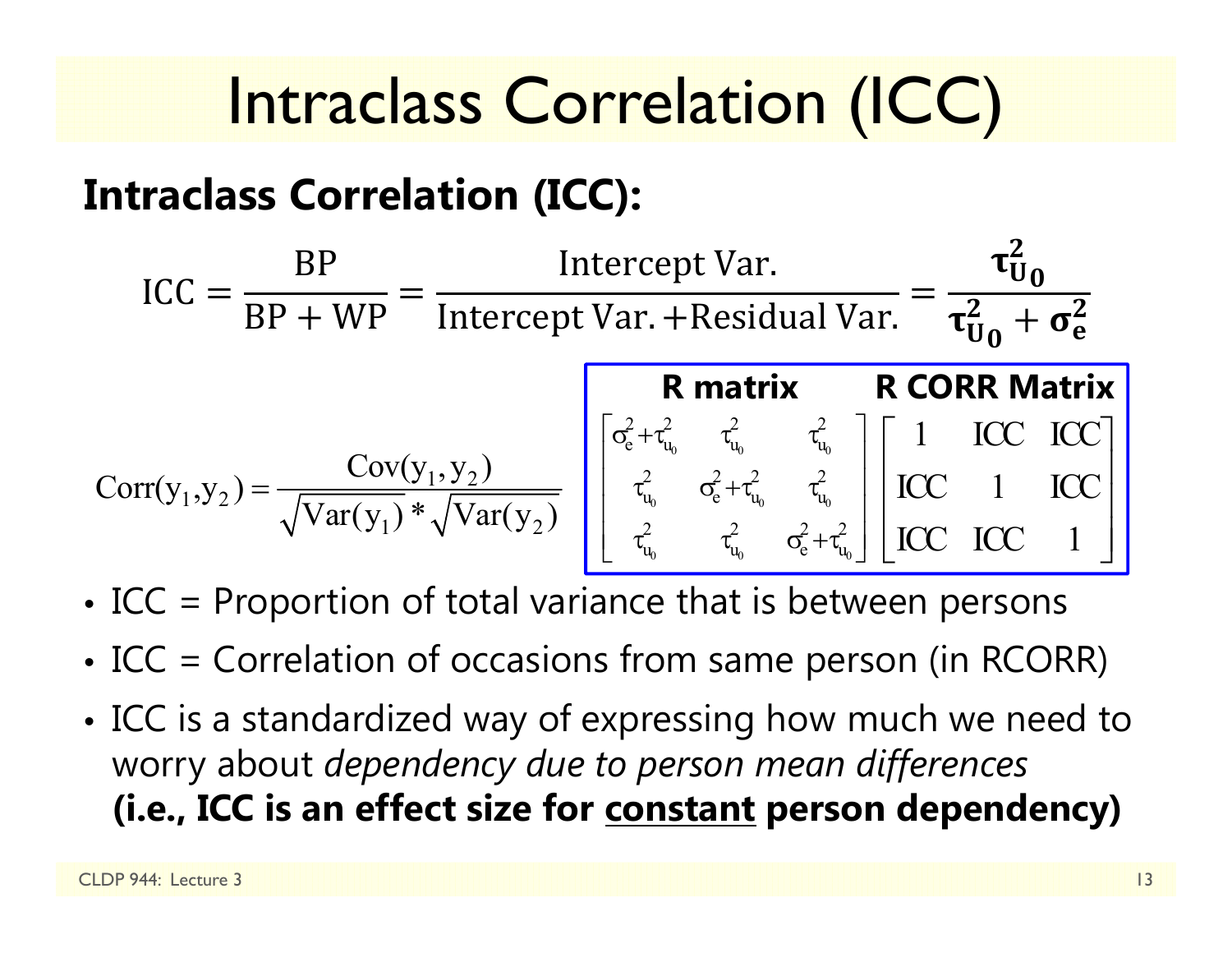## BP and +WP Conditional Models

- • Multiple Regression, **Between-Person** ANOVA: **1 PILE**
	- **yi = (β<sup>0</sup> <sup>+</sup>β1Xi <sup>+</sup>β2Zi…) + ei**
	- **► e<sub>i</sub>** → ONE residual, assumed uncorrelated with equal variance across observations (here, just persons)  $\rightarrow$  "**BP (all) variation**"
- • Repeated Measures, **Within-Person** ANOVA: **2 PILES**
	- **yti = (β<sup>0</sup> <sup>+</sup>β1Xi <sup>+</sup>β2Zi…) + U0i + eti**
	- **► U<sub>0i</sub>** → A random intercept for differences in person means, assumed uncorrelated with equal variance across persons  $\rightarrow$  "**BP (mean) variation**"=  $\tau_{U_0}^2$  is now "leftover" after predictors
	- $\triangleright$   $\mathbf{e}_{\mathbf{t}} \rightarrow$  A residual that represents remaining time-to-time variation, usually assumed uncorrelated with equal variance across observations (now, persons and time)  $\rightarrow$  "WP variation"  $= \sigma_e^2$  is also now "leftover" after predictors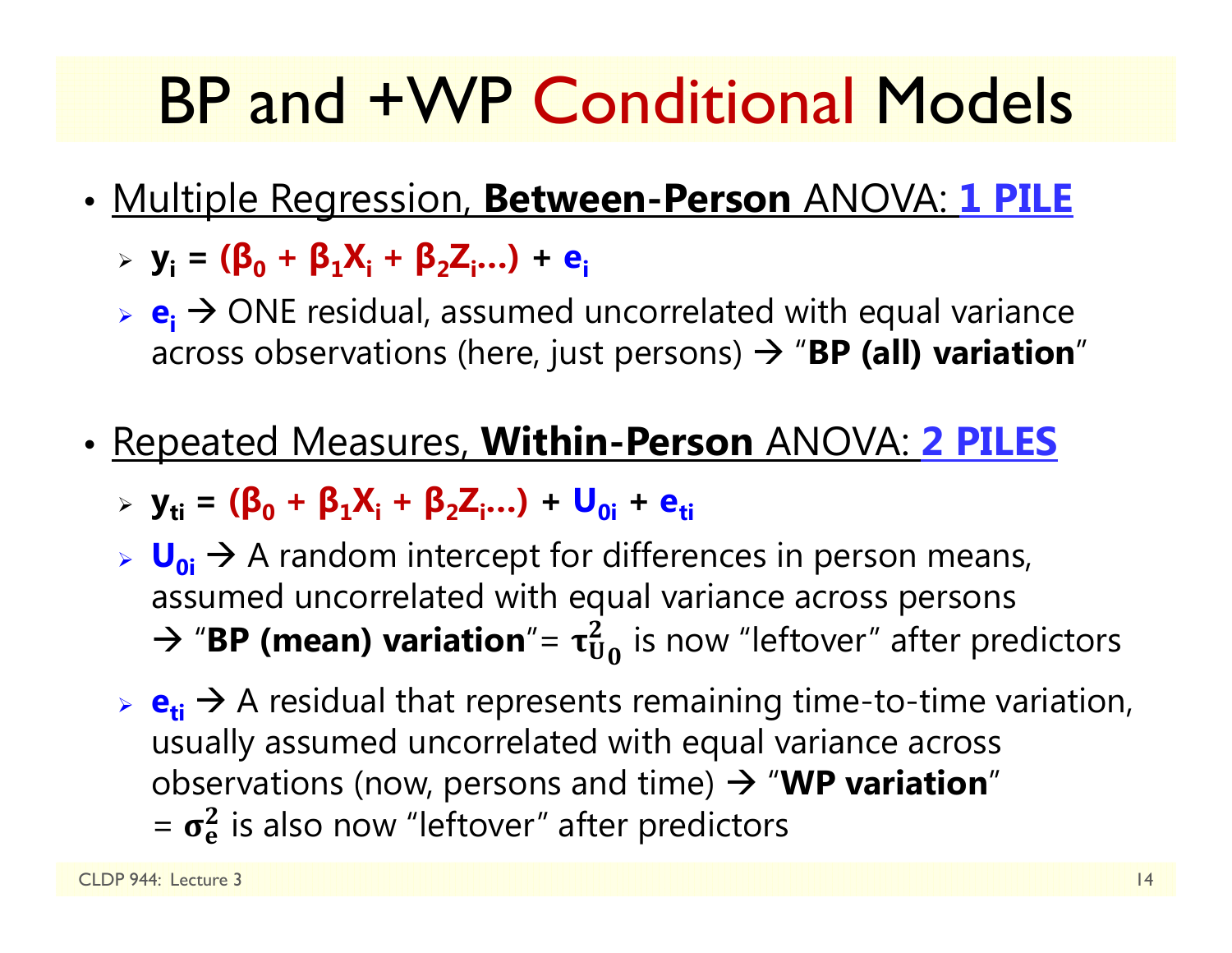### Example Data for BP and WP Models

- 50 kids in a control or treatment group each measured twice
- Hypothesis: Learning outcome should be higher at post-test than pre-test, with a greater difference in the treatment group

| Means (SE) | Pre-Test<br>Post-Test                         |                | Marginal             |
|------------|-----------------------------------------------|----------------|----------------------|
| Control    | 5.82<br>49.08 (1.14)                          | $-54.90(1.13)$ | 51.99 (0.89)         |
| Treatment  | 2.04<br>1.68<br>50.76 $(0.91)$ 58.62 $(0.99)$ | 3.72           | 2.71<br>54.70 (0.87) |
| Marginal   | 49.92 (0.73) 6.84 56.76 (0.79)                |                | 53.34 (0.64)         |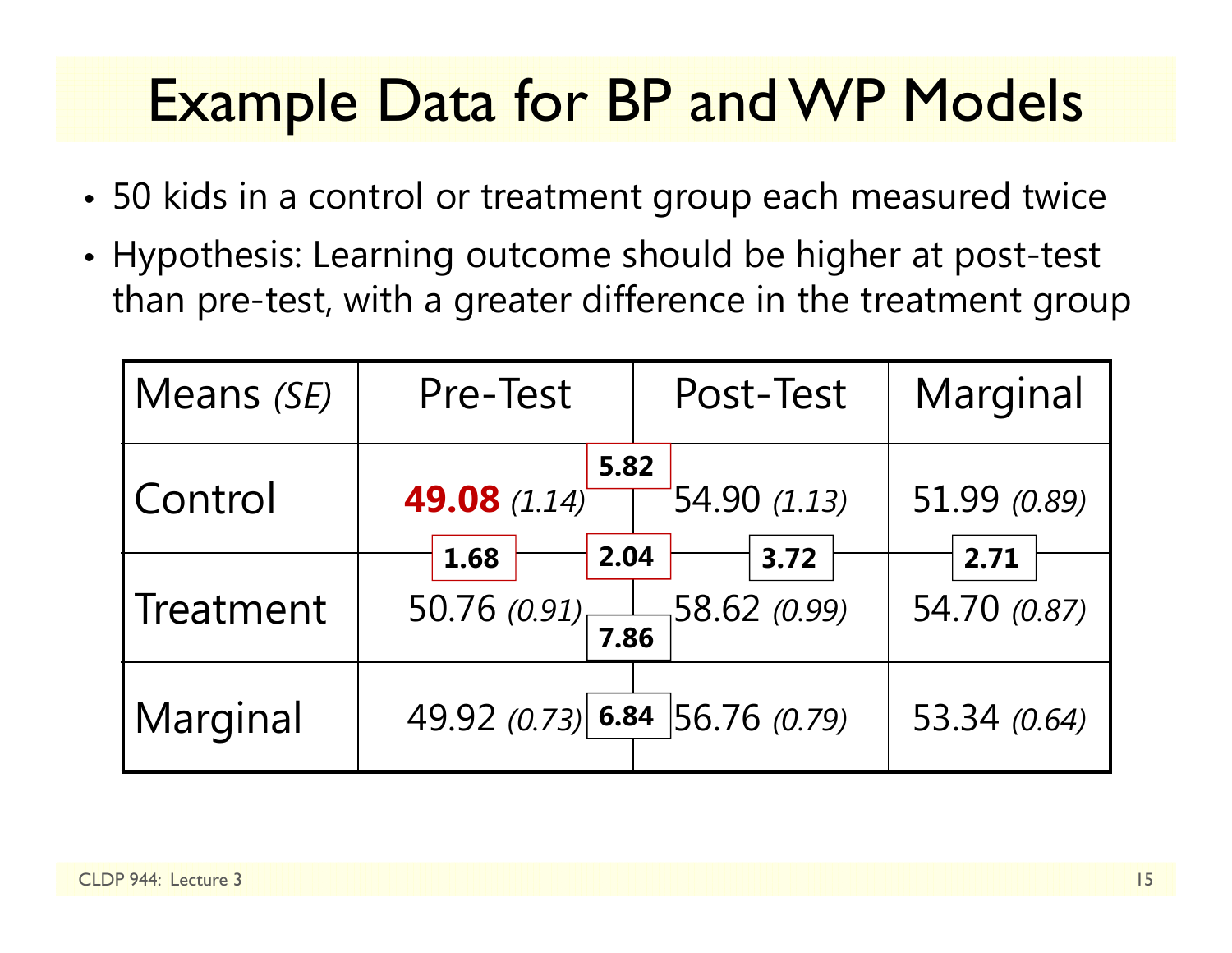## Why error and person<sup>\*</sup>time are the same thing in two-occasion data

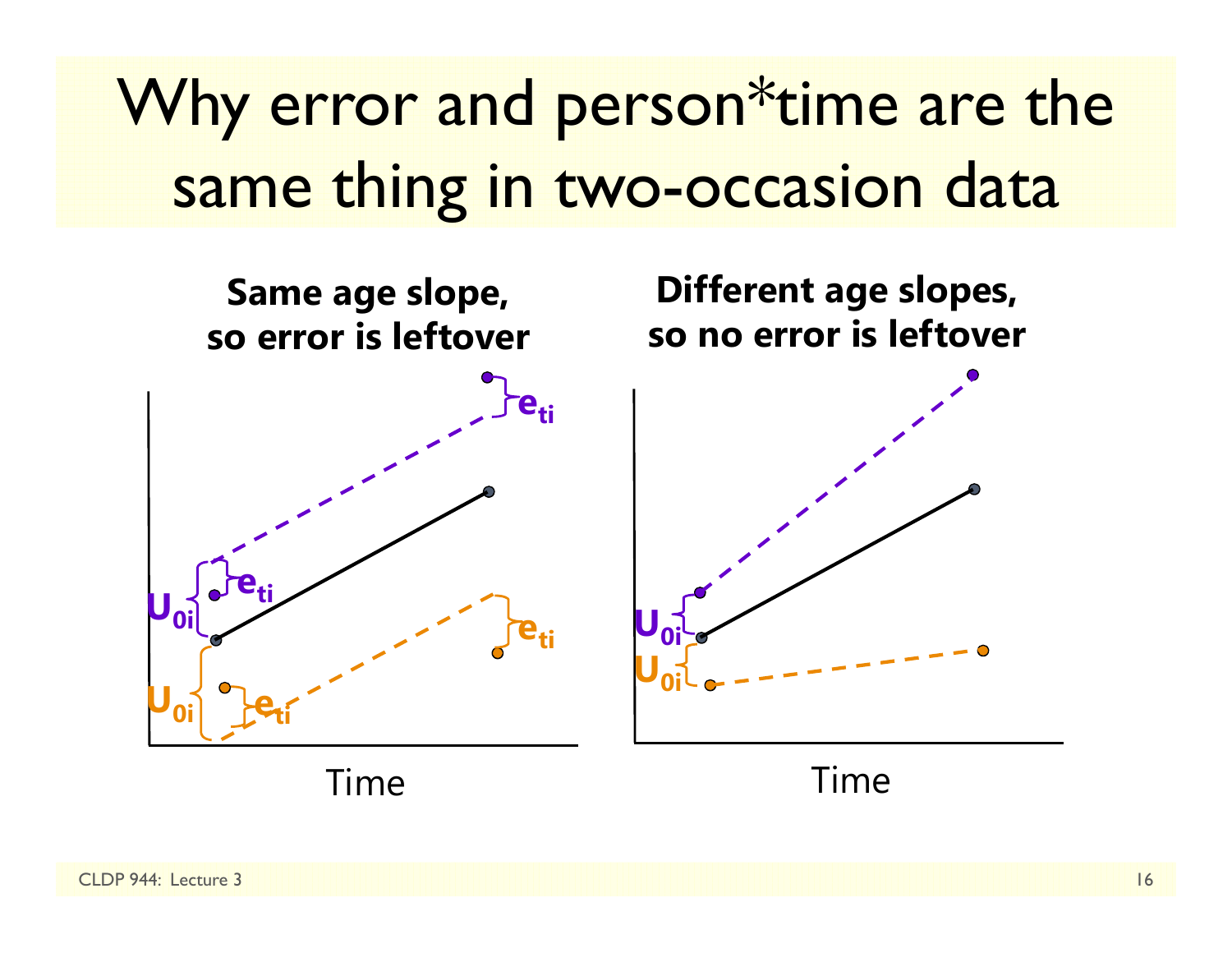## ANOVA for longitudinal data?

- • There are 3 possible "kinds" of ANOVAs we could use:
	- $\triangleright$  Between-Persons/Groups, Univariate RM, and Multivariate RM

### • **NONE OF THEM ALLOW:**

- **Missing occasions** (do listwise deletion when using least squares)
- **Time-varying predictors** (covariates are BP predictors only)
- Each includes the same model for the means for time: all possible mean differences (so 4 parameters to get to 4 means)
	- $\triangleright$  "Saturated means model":  $\beta_0 + \beta_1(T_1) + \beta_2(T_2) + \beta_3(T_3)$
	- **The** *Time* **variable must be balanced and discrete in ANOVA!**
- • These ANOVAs differ by what they predict for the correlation across outcomes from the same person in the model for the variance…
	- i.e., **how they "handle dependency"** due to persons, or what they says the variance and covariance of the  $\mathsf{y}_{\mathsf{t}\mathsf{i}}$  residuals should look like…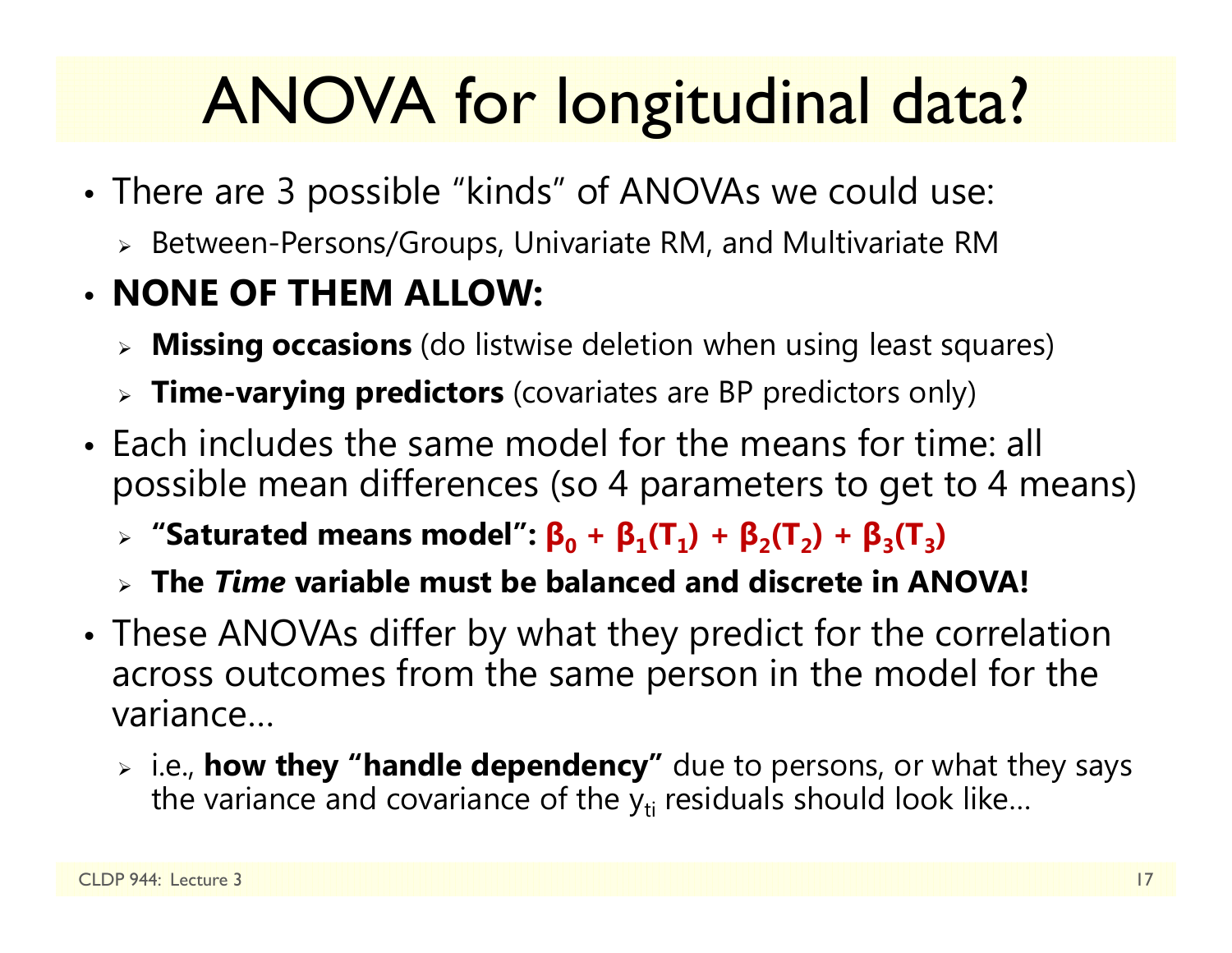## 1. Between-Groups ANOVA

- Uses  $e_{ti}$  only (total variance = a single variance term of  $\sigma_e^2$ )
- • **Assumes no covariance** at all among observations from the same person: *Dependency? What dependency?*
- • Will usually be **very, very wrong** for longitudinal data
	- WP effects tested against wrong residual variance (significance tests will often be way too conservative)
	- Will also tend to be wrong for clustered data, but less so *(because the correlation among persons from the same group is not as strong as the correlation among occasions from the same person)*
- Predicts a variance-covariance matrix over time (here, 4 occasions) like this, called "**Variance Components**" (**R** matrix is TYPE=VC on REPEATED):

| <b>R</b> matrix |               |        |                              |              |
|-----------------|---------------|--------|------------------------------|--------------|
|                 | $\frac{2}{e}$ |        |                              | 1            |
|                 |               | 2<br>e | U                            | $\mathbf{I}$ |
|                 | ( )           | ( )    | $\overline{\mathbf{c}}$<br>e |              |
|                 |               |        |                              |              |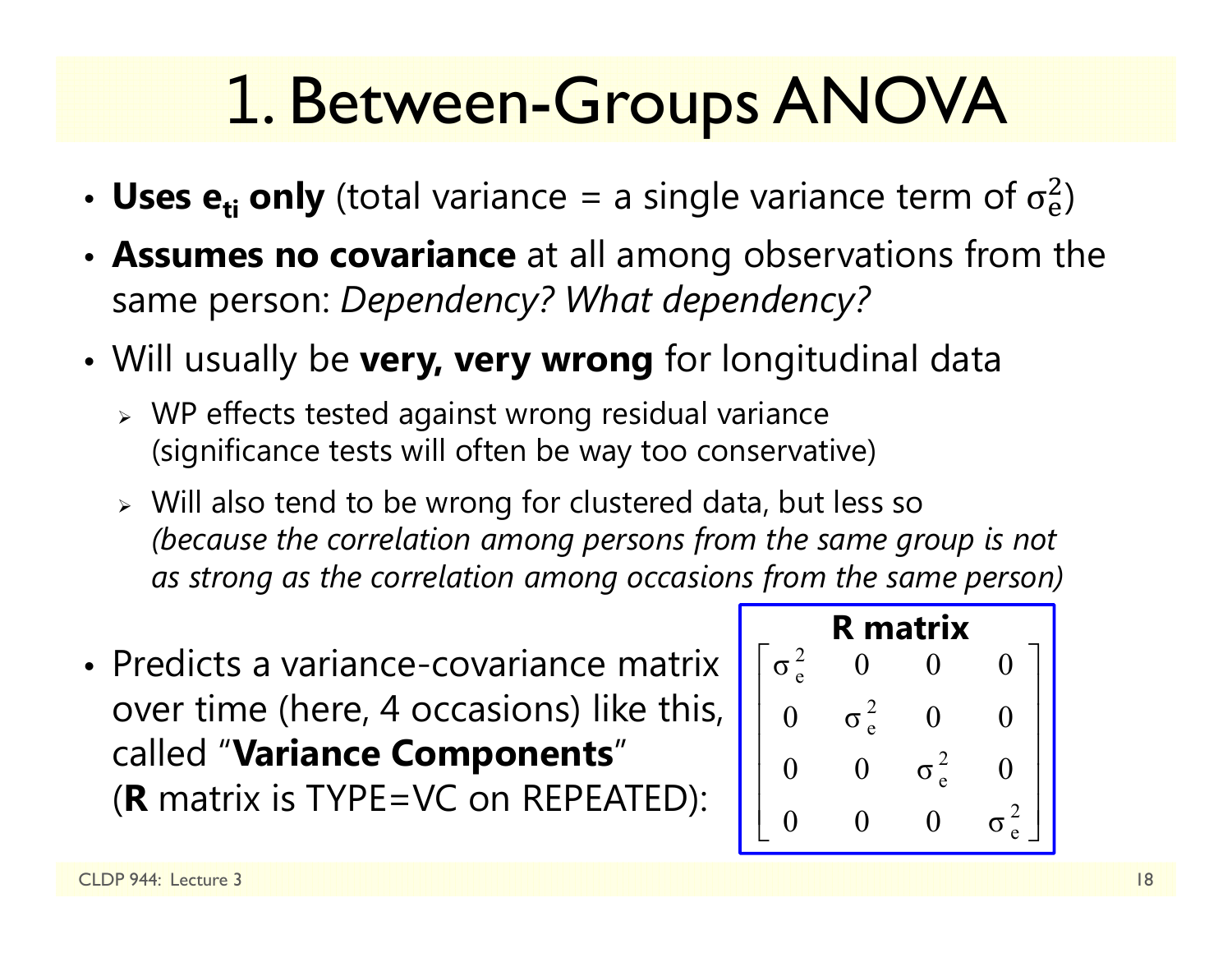## 2a. Univariate Repeated Measures

- Separates total variance into **two** sources:
	- $\triangleright$  **Between-Person** (mean differences due to  $\mathsf{U}_{0i}$ , or  $\boldsymbol{\tau}_{\mathbf{U}}^2$  $^2_{{\mathbf{U}} {\mathbf{0}}}$  across persons)
	- $\triangleright$  Within-Person (remaining variance due to  $e_{ti'}$  or  $\sigma_e^2$  $_{\rm e}^2$  across time, person)
- Predicts a variance-covariance matrix over time (here, 4 occasions) like this, called "**Compound Symmetry** "( **R** matrix is TYPE=**CS** on REPEATED):
	- **Mean differences from U0i are the only reason why occasions are correlated**



- • Will usually be at least somewhat wrong for longitudinal data
	- $\triangleright$  If people change at different rates, the variances and covariances over time have to change, too



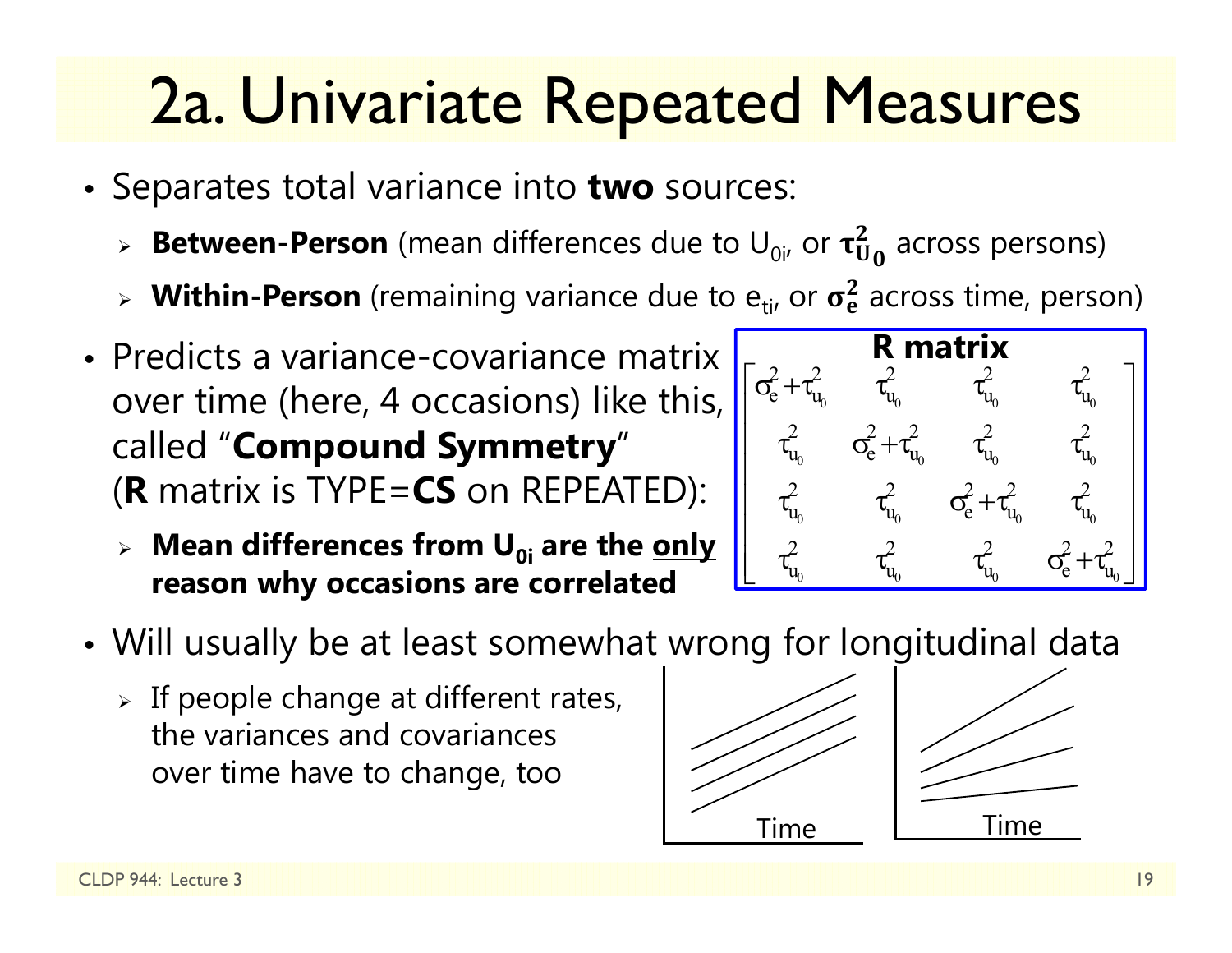### The Problem with Univariate RM ANOVA

- Univ. RM ANOVA  $(\tau^2_{\mathrm{U}}$  $^2_{\mathrm{U}_0} + \sigma^2_{\mathrm{e}}$  $^{2}_{\text{e}}$ ) predicts **compound symmetry:** 
	- $\triangleright$  All variances and all covariances are equal across occasions
	- $\triangleright$  In other words, the amount of error observed should be the same at any occasion, so a single, pooled residual variance term makes sense
	- $\triangleright$  If not, tests of fixed effects may be biased (i.e., sometimes tested against too much or too little error, if error is not really constant over time)

#### **COMPOUND SYMMETRY RARELY FITS FOR LONGITUDINAL DATA**

- • But to get the correct tests of the fixed effects, the data must only meet a less restrictive assumption of **sphericity**:
	- **⊳** In English → **pairwise differences** between adjacent occasions have equal variance and covariance (satisfied by default with only 2 occasions)
	- $\triangleright$  If compound symmetry is satisfied, so is sphericity (but see above)
	- $\triangleright$  Significance test provided in ANOVA for where data meet sphericity assumption
	- **Other RM ANOVA approaches are used when sphericity fails…**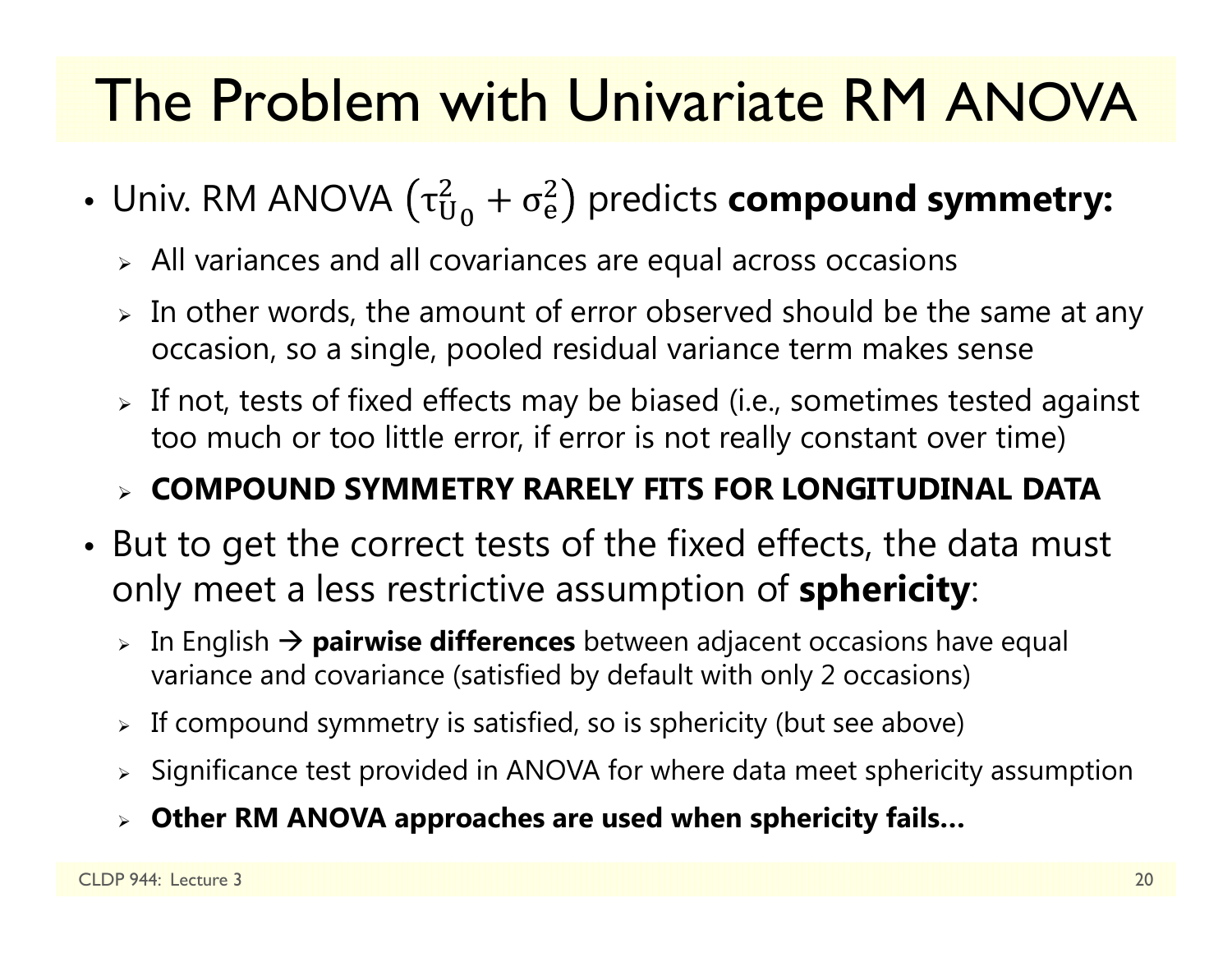### The Other Repeated Measures ANOVAs…

#### • 2b. **Univariate RM ANOVA with sphericity corrections**

- > Based on ε  $\rightarrow$  how far off sphericity (from 0-1, 1=spherical)
- $\triangleright$  Applies an overall correction for model df based on estimated ε, but it doesn't really address the problem that data ≠ model

#### • 3. **Multivariate Repeated Measures ANOVA**

- $\triangleright$  All variances and covariances are estimated separately over time (here, *n* = 4 occasions), called "**Unstructured**" ( **R** matrix is TYPE=UN on REPEATED)—it's not a model, it IS the data:
- Because it can never be wrong, UN can be useful for **complete and balanced longitudinal data** with few (e.g., 2-4) occasions ( *n*)
- $\triangleright$  Parameters =  $\frac{n*(n+1)}{n}$  $\frac{1772}{2}$  so it can be hard to estimate with many occasions
- $\triangleright$  Unstructured can also be specified to include random intercept variance  $\tau_{\mathrm{U}}^2$ 2<br>U 0
- All other models for the variance are nested under Unstructured, so we can do LRT model comparisons to see if any other model is NOT WORSE

| R matrix      |                 |                   |                     |
|---------------|-----------------|-------------------|---------------------|
|               | $\sigma_{12}$   | $\sigma_{13}$     | $\sigma_{14}$       |
| $\sigma_{21}$ | $\sigma_{22}^-$ | $\sigma_{23}$     | $\sigma_{24}$       |
| $\sigma_{31}$ | $\sigma_{32}$   | $\sigma_{33}^{2}$ | σ<br>$\overline{1}$ |
| $\Lambda$ 1   | $\sigma_{42}$   | $\sigma_{43}$     |                     |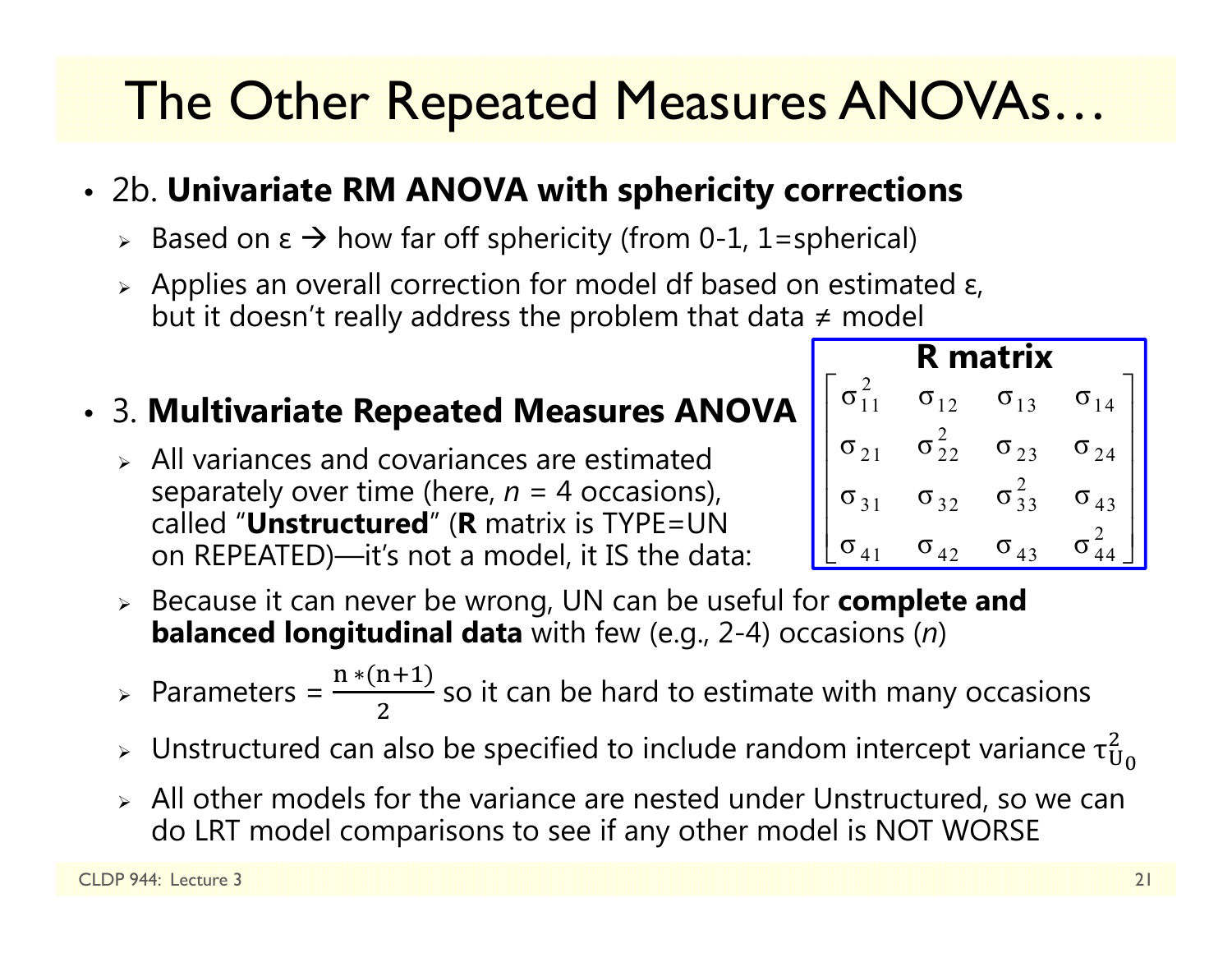## Summary: ANOVA approaches for longitudinal data are "one size fits most"

- **Saturated Model for the Means** (balanced time required)
	- $\triangleright$  All possible mean differences
	- $\triangleright$  Unparsimonious, but best-fitting (is a description, not a model)
- $\bullet$  **3 kinds of Models for the Variance** (need complete data in least squares)
	- $\triangleright$  BP ANOVA ( $\sigma_{\rm e}^2$  $_{{\rm e}}^2$  only)  $\bm{\rightarrow}$  assumes independence and constant variance over time
	- $\triangleright$   $\,$  Univ. RM ANOVA ( $\tau^2_{\rm U}$  $_{\rm U_0}^2 + \sigma_{\rm e}^2$  $_0^2$ )  $\rightarrow$  assumes constant variance and covariance
	- $\triangleright$  Multiv. RM ANOVA (whatever)  $\rightarrow$  no assumptions; is a description, not a model

there is no structure that shows up in a scalar equation (i.e., the way  $\sf{U}_{0i}$  +  $\sf{e}_{\sf{ti}}$  does)  $\sf{}$ 

- • **MLM will give us more flexibility in both parts of the model:**
	- Fixed effects that *predict* the pattern of means (polynomials, pieces)
	- $\triangleright$  Random intercepts and slopes and/or alternative covariance structures that *predict* intermediate patterns of variance and covariance over time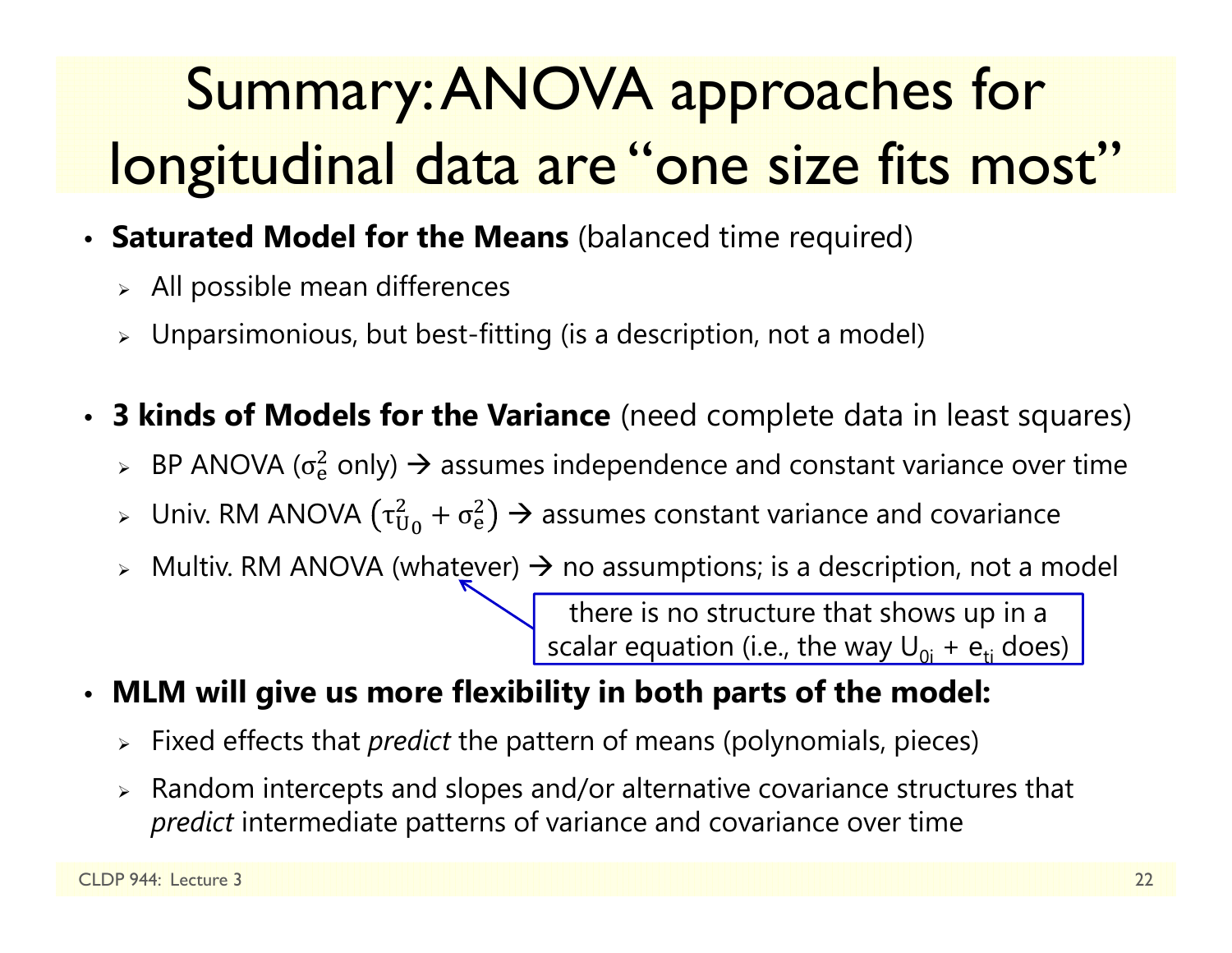## Comparing Models for the Variance

- Choosing a model for the variance requires assessment of **The variance requires assessment of the variance requires assessment of relative to** other possible models?
- • Relative fit is indexed by overall model **log-likelihood** (**LL**):
	- $\triangleright\;$  Log of likelihood for each person's outcomes given model parameters
	- Sum log-likelihoods across all independent persons = **model LL**
	- Two flavors: Maximum Likelihood (ML) or Restricted ML (REML)
- •What you get for this on your output varies by software…
- Given as −2\*log likelihood (−2LL) in SAS or SPSS MIXED: **<sup>−</sup>2LL** gives BADNESS of fit, so **smaller** value = better model
- Given as just log-likelihood (LL) in STATA MIXED and Mplus: **LL** gives GOODNESS of fit, so **bigger** value = better model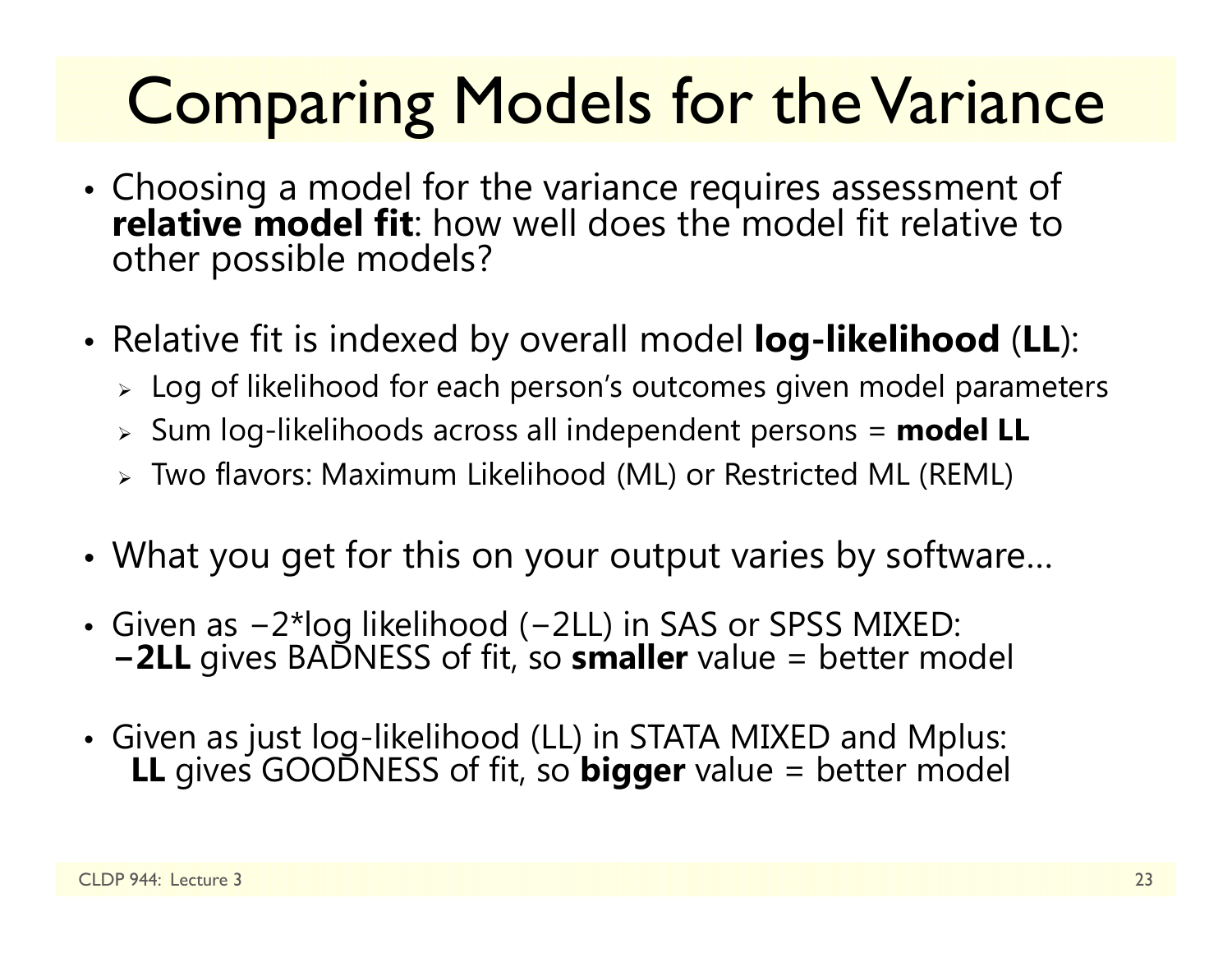## Comparing Models for the Variance

#### •**Two main questions in choosing a model for the variance:**

- $\triangleright$  How does the residual variance differ across occasions?
- $\triangleright$  How are the residuals from the same unit correlated?
- Nested models are compared using a **"likelihood ratio test":**   $-2$ ΔLL test (aka, "χ<sup>2</sup> test" in SEM; "deviance difference test" in MLM)

"fewer" = from model with fewer parameters "more" = from model with more parameters

Results of 1. & 2. must be positive values!

- 1.. Calculate **−2ΔLL:** if given −2LL, do −2ΔLL = (−2LL<sub>fewer</sub>) − (−2LL<sub>more</sub>) if given LL, do −2ΔLL = −2 \*(LL<sub>fewer</sub> – LL<sub>more</sub>)
- 2.. Calculate **∆df** = (# Parms<sub>more</sub>) – (# Parms<sub>fewer</sub>)
- **3.Compare − 2 ∆LL to χ 2 distribution with df <sup>=</sup> ∆df**
- 4.Get *p*-value from CHIDIST in excel or LRTEST option in STATA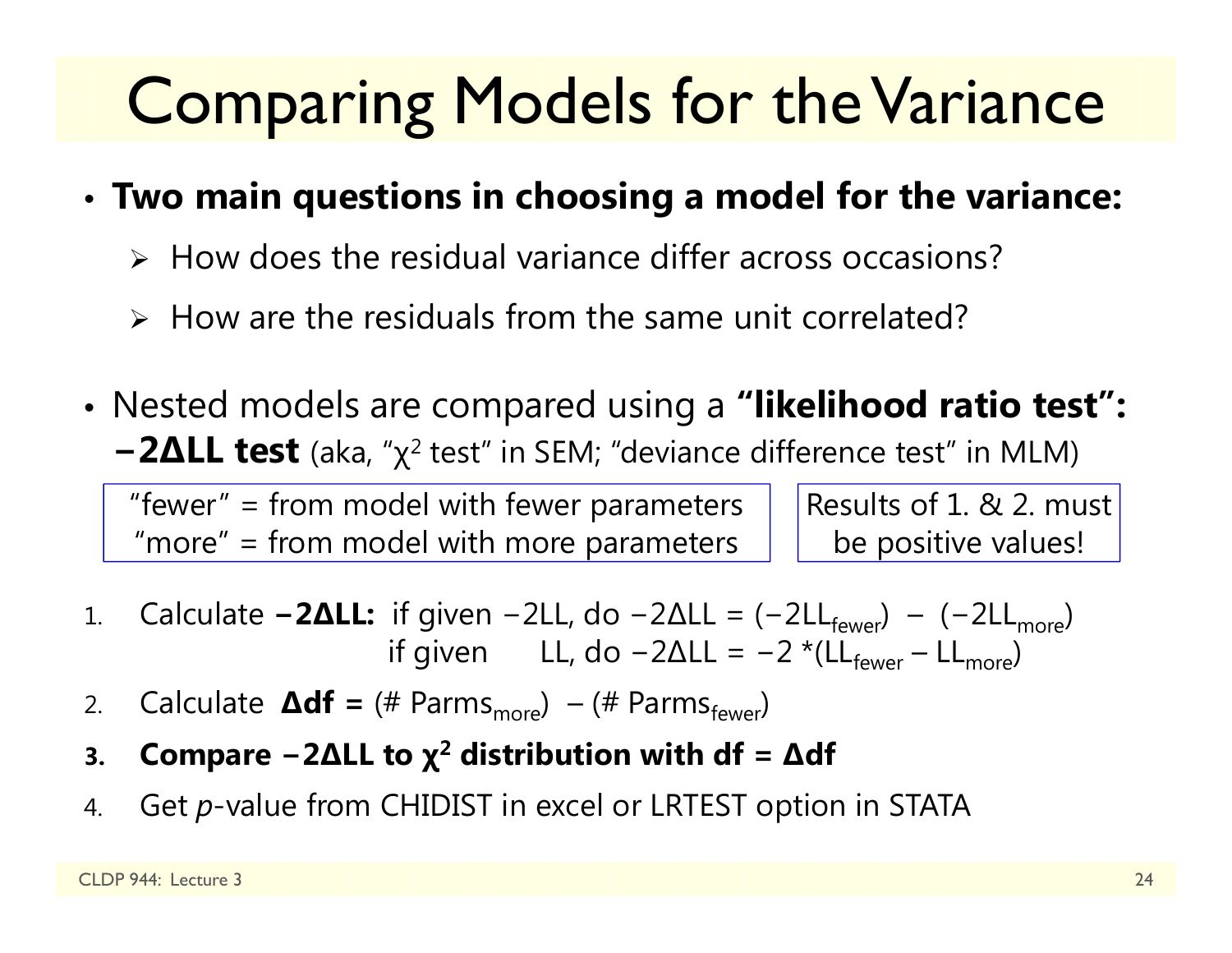## Comparing Models for the Variance

- • What your *p*-value for the − 2 ∆LL test means:
	- If you **ADD** parameters, then your model can get **better** (if − 2 ∆LL test is significant ) or **not better** (not significant)
	- If you **REMOVE** parameters, then your model can get **worse** (if − 2 ∆LL test is significant ) or **not worse** (not significant)
- • Nested or non-nested models can also be compared by **Information Criteria** that also reflect model parsimony
	- $\triangleright$  No significance tests or critical values, just "smaller is better"
	- > **AIC** = Akaike IC = -2LL + 2 <sup>\*</sup>(#parameters)
	- > **BIC** = Bayesian IC = -2LL + log(N)\*(#parameters)
	- What "parameters" means depends on flavor (except in stata):
		- ML = ALL parameters; REML = variance model parameters only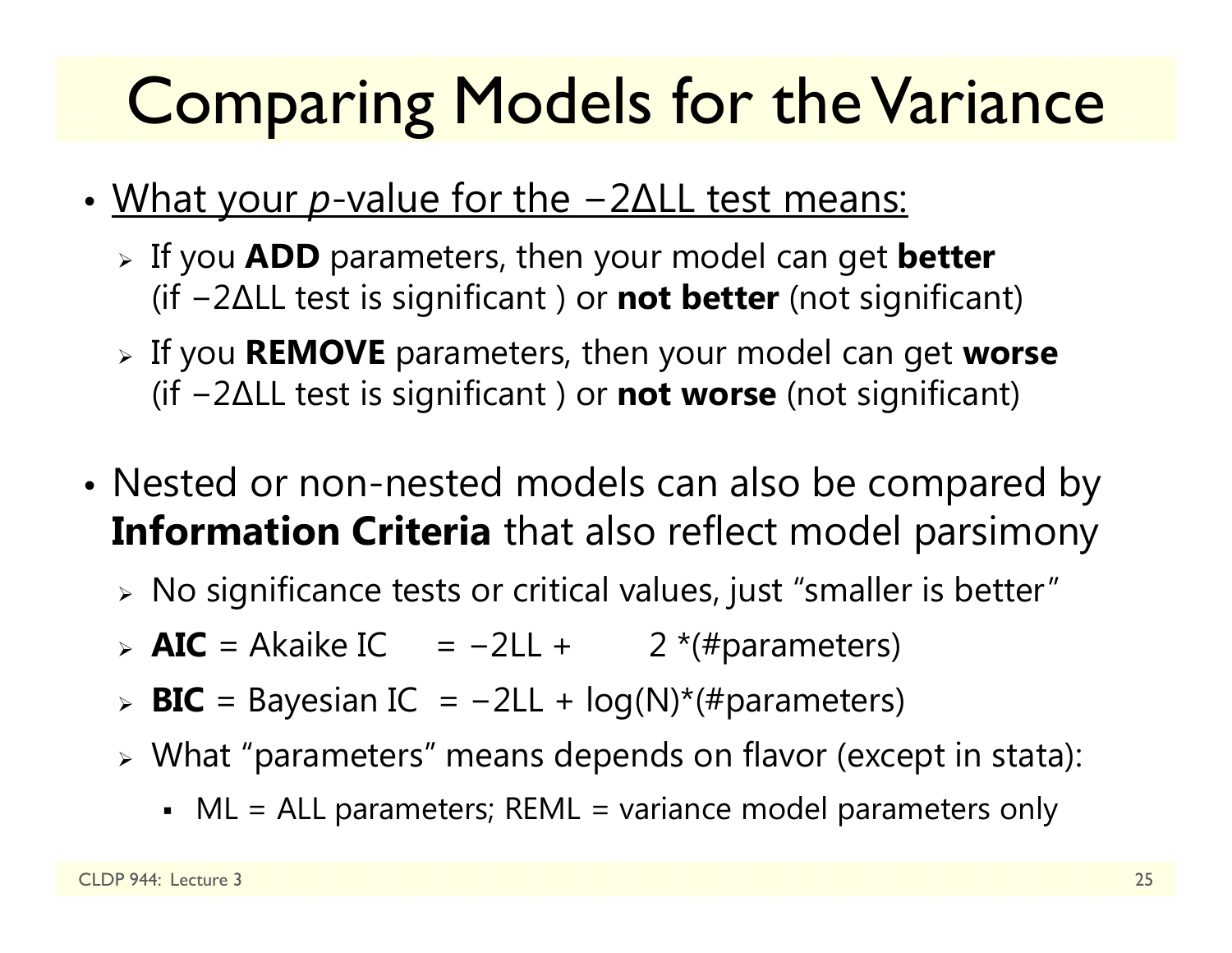## Flavors of Maximum Likelihood

- Remember that Maximum likelihood comes in 2 flavors:
- **"Restricted (or residual) maximum likelihood"**
	- $\triangleright$  Only available for general linear models or general linear mixed models (that assume normally distributed residuals)
	- $\triangleright$  Is same as LS given complete outcomes, but it doesn't require them
	- > Estimates variances the same way as in LS (accurate)  $\rightarrow \frac{\sum (y_i y_{pred})}{\sum (y_i y_{pred})}$  $\overline{c}$  $\overline{N-k}$
- **"Maximum likelihood" (ML; also called FIML\*)**
	- $\triangleright$  Is more general, is available for the above plus for non-normal outcomes and latent variable models (CFA/SEM/IRT)
	- > Is NOT the same as LS: it under-estimates variances by  $\sum(y_i y_{\rm pred})$ not accounting for the # of estimated fixed effects  $\bm{\rightarrow}$ ଶ N
- *\*FI = Full information it uses all original data (they both do)*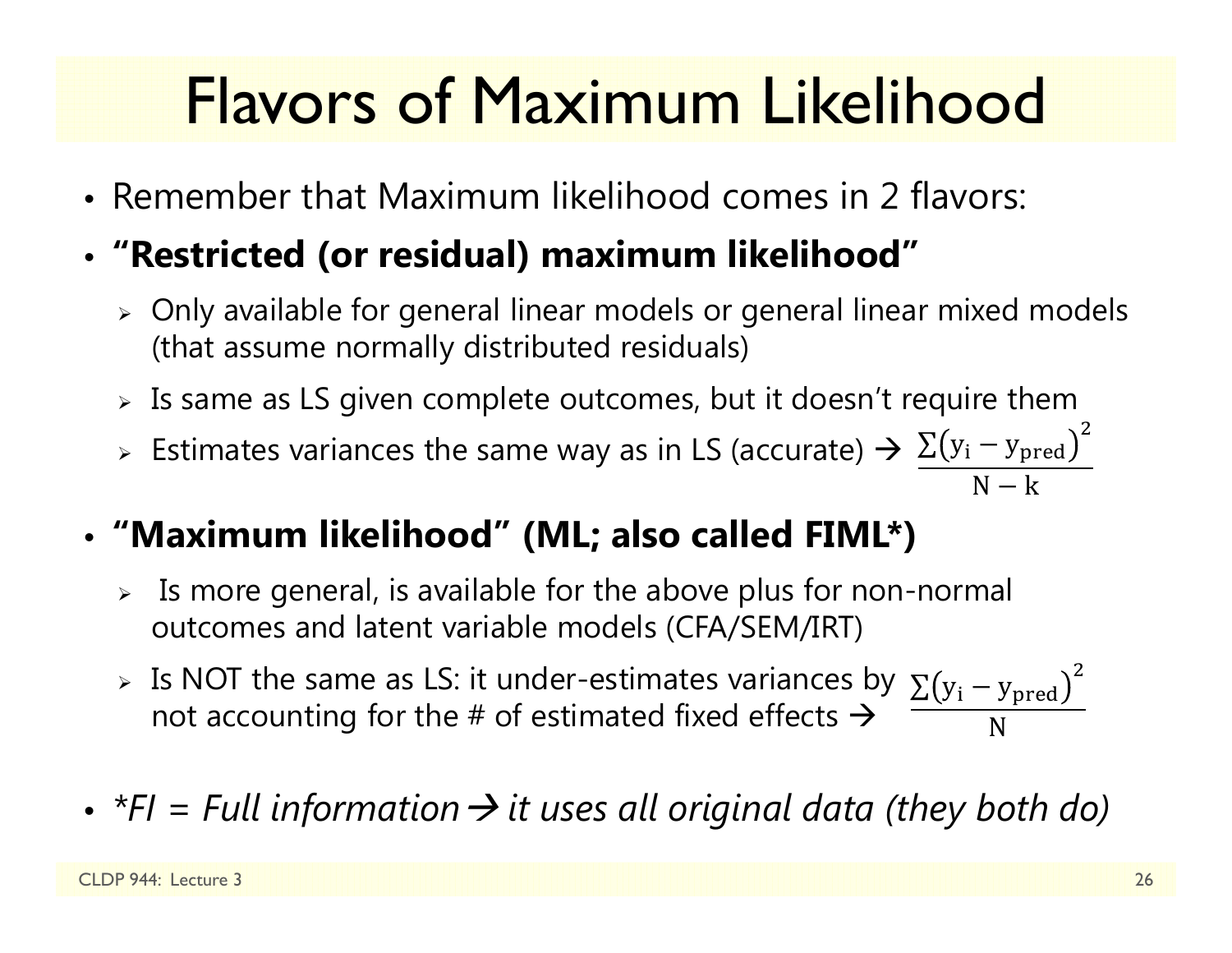## Flavors of Full-Information Maximum Likelihood

- Restricted maximum likelihood (**REML**; used in MIXED)
	- $\triangleright$  Provides unbiased variances
	- $\triangleright$  Especially important for small N (< 100 units)
	- **− 2 ∆LL test** cannot be used to compare models differing in fixed effects (no biggee; we can do this using univariate or multivariate Wald tests)
	- **− 2 ∆LL test** MUST be used to compare different models for the variance
- Maximum likelihood (**ML**; also used in MIXED)
	- $\triangleright$  Variances (and SEs) are too small in small samples
	- $\triangleright$  Is only option in most software for path models and SEM
	- **− 2 ∆LL test** can be used to compare **any** nested model; must be used to compare different models for the variance



 $\rm \Sigma(y_{i}-y_{pred}$  $\overline{c}$  $\mathsf{N}-\mathsf{k}$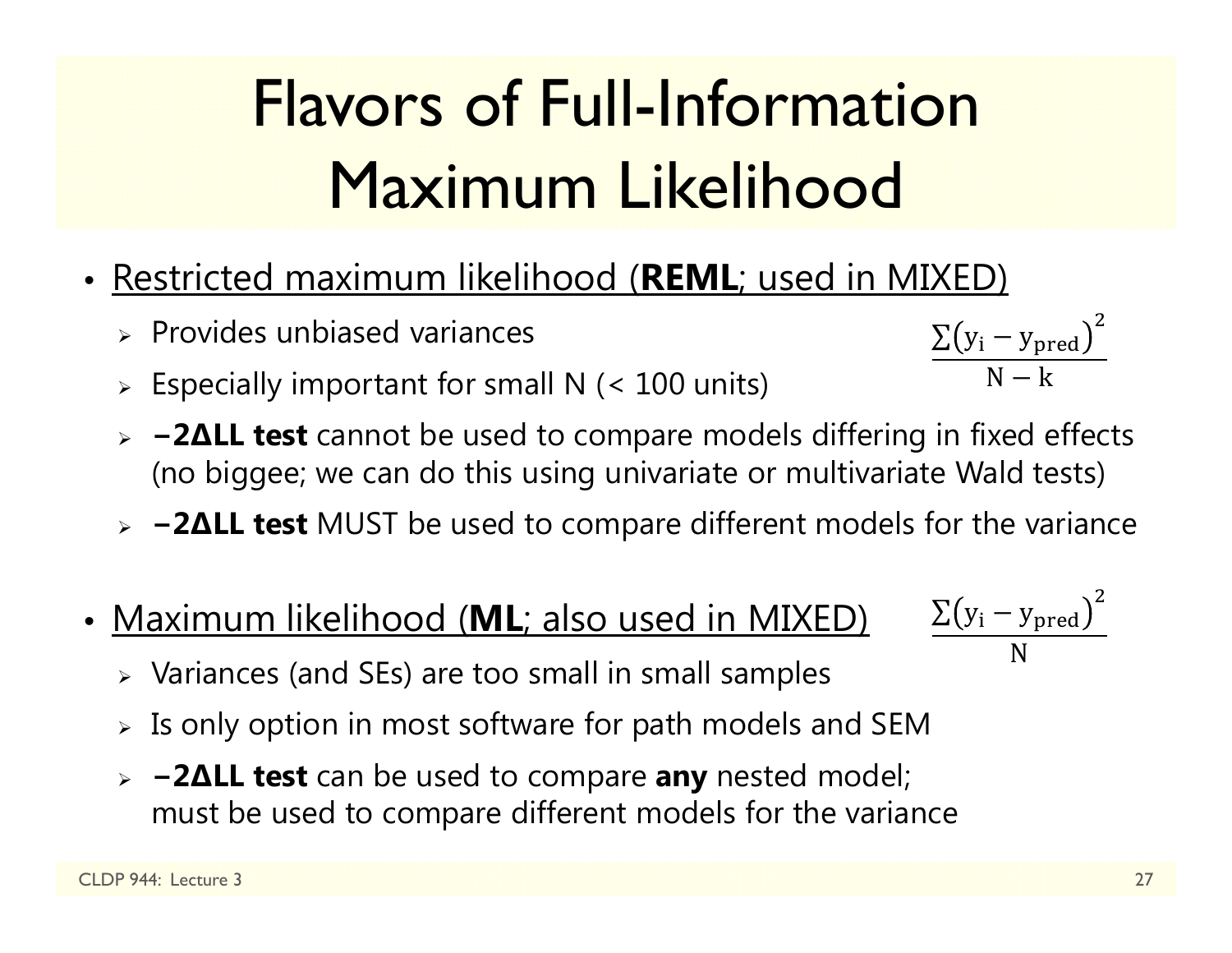## ML vs. REML in a nutshell

| Remember "population"<br>vs. "sample" formulas<br>for calculating variance? |                                                                                      | 'Population"<br>$\sum(y_i - y_{pred})^2$<br>N | "Sample"<br>$\sum(y_i - y_{pred})^2$<br>$N - k$                               |
|-----------------------------------------------------------------------------|--------------------------------------------------------------------------------------|-----------------------------------------------|-------------------------------------------------------------------------------|
| <b>All comparisons</b><br>must have same N!!!                               | ML                                                                                   |                                               | <b>REML</b>                                                                   |
| To select, type                                                             | METHOD=ML<br>(-2 log likelihood)                                                     |                                               | $METHOD = REML$ default<br>(-2 res log likelihood)                            |
| In estimating<br>variances, it treats<br>fixed effects as                   | <b>Known</b> (df for having to<br>also estimate fixed effects<br>is not factored in) |                                               | <b>Unknown</b> (df for having<br>to estimate fixed effects<br>is factored in) |
| So, in small samples,<br>L2 variances will be                               | <b>Too small</b> (less difference<br>after $N = 30 - 50$ or so)                      |                                               | <b>Unbiased</b> (correct)                                                     |
| But because it indexes<br>the fit of the                                    | <b>Entire model</b><br>(means + variances)                                           |                                               | <b>Variances model only</b>                                                   |
| You can compare<br>models differing in                                      | <b>Fixed and/or random</b><br><b>effects</b> (either/both)                           |                                               | <b>Random effects only</b><br>(same fixed effects)                            |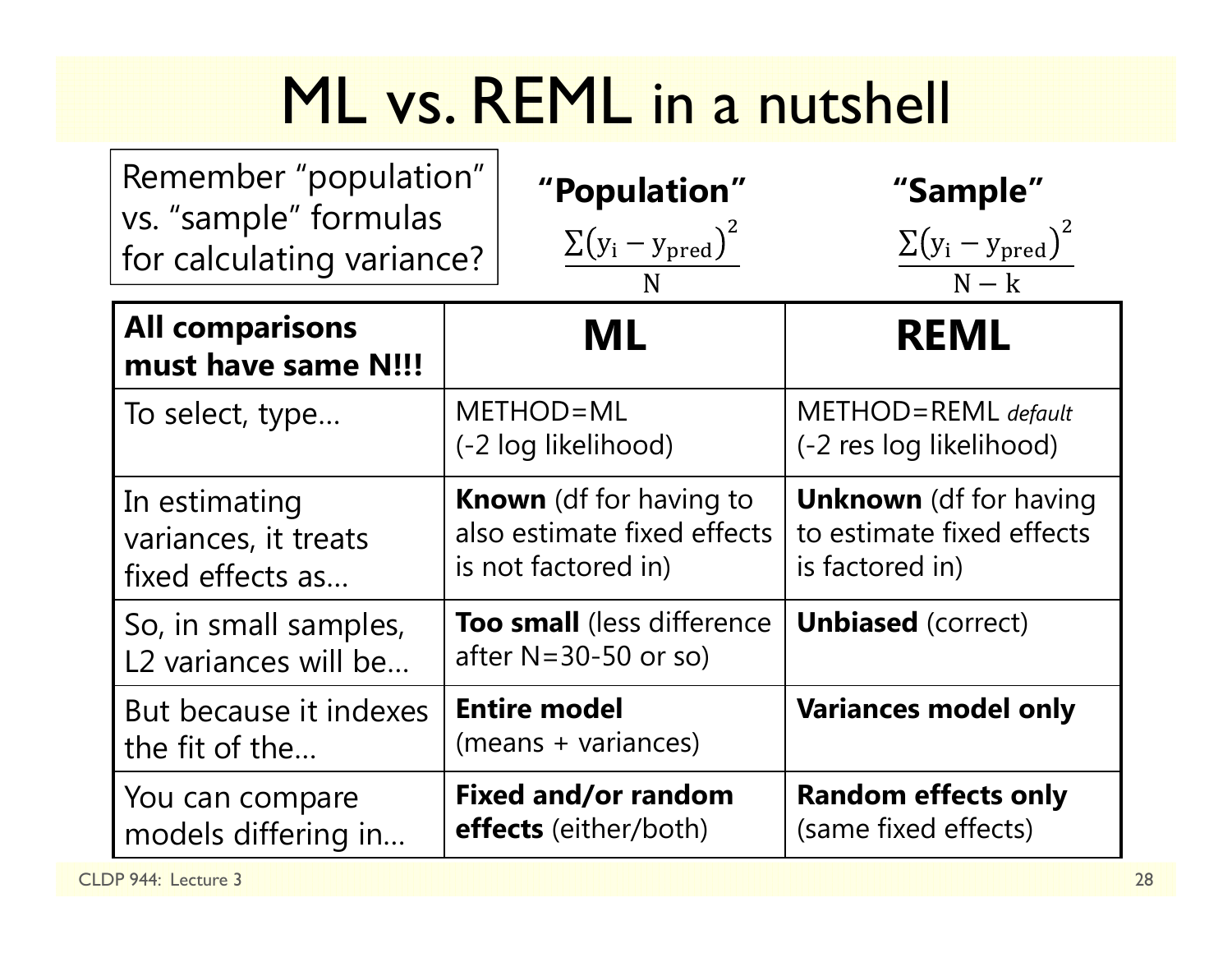## Rules for Comparing Models

### **All observations must be the same across models!**

#### **Type of Comparison: Means Model (Fixed) Only Variance Model (Random) Only Both Means and Variances Model (Fixed and Random) Nested?**YES, can do significance tests via…Fixed effect *p*-values from ML or REML -- *OR --* ML −2∆LL only (NO REML −2∆LL) NO *p*-values REML −2∆LL(ML − 2 ∆LL is ok if big N) ML −2∆LL only (NO REML −2∆LL) **Non-Nested?** NO signif. tests, instead see… ML AIC, BIC (NO REML AIC, BIC) REML AIC, BIC (ML ok if big N) ML AIC, BIC only (NO REML AIC, BIC)

### **Compare Models Differing In:**

Nested = one model is a direct subset of the other

 $Non-Nested = one model is not a direct subset of the other$